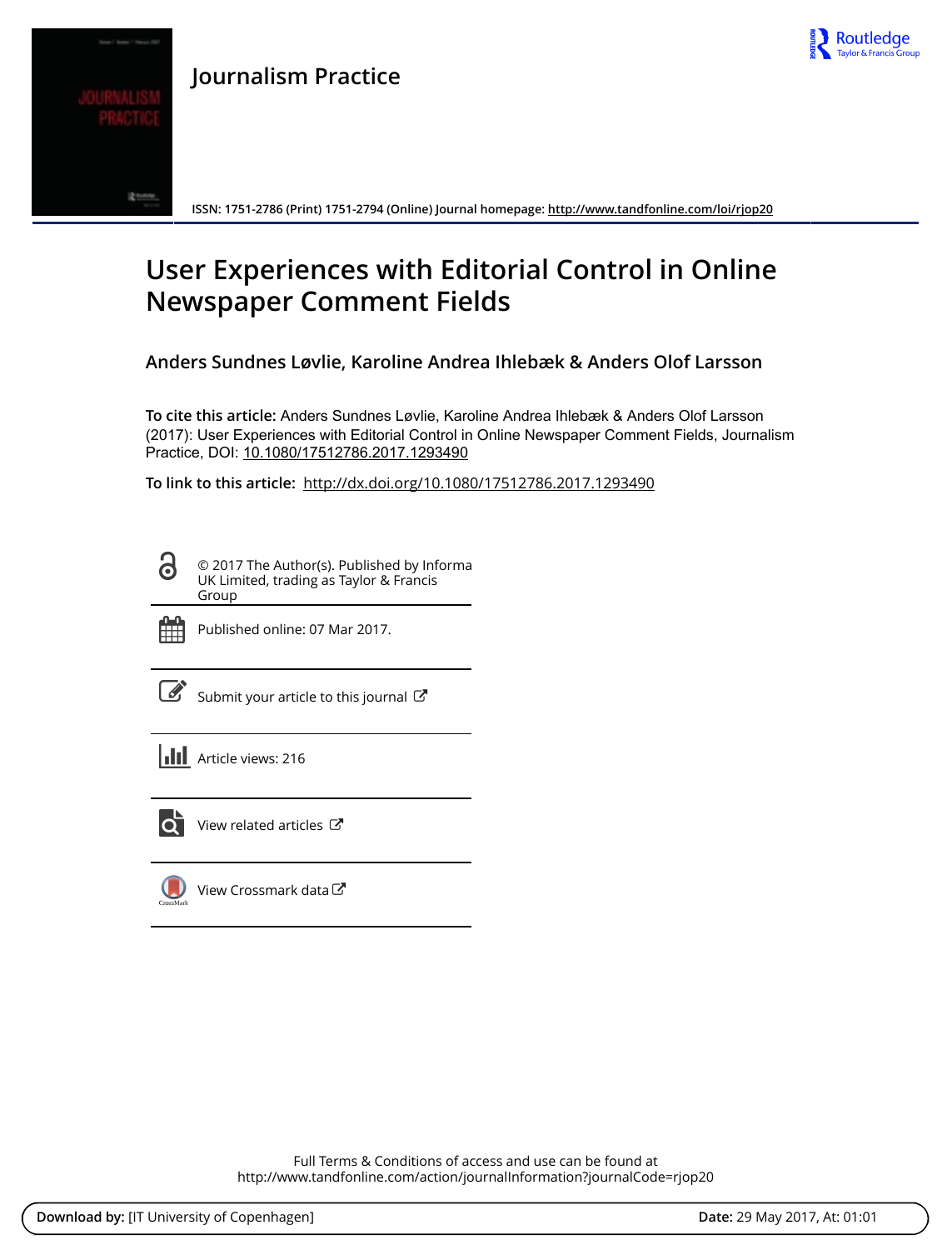## <span id="page-1-0"></span>USER EXPERIENCES WITH EDITORIAL CONTROL IN ONLINE NEWSPAPER COMMENT FIELDS

## Anders Sundnes Løvlie <sup>®</sup>, Karoline Andrea Ihlebæk <sup>®</sup>, and Anders Olof Larsson

This article investigates user experiences with editorial control in online newspaper comment fields following the public backlash against online comments after the 2011 terror attacks in Norway. We analyze data from a survey of online news consumers focusing on experiences and attitudes towards editorial control set against a spectrum between "interventionist" and "noninterventionist" positions. Results indicate that interventionist respondents rate the quality of online comments as poor, whereas noninterventionist respondents have most often experienced being the target of editorial control measures and feel that editorial control has intensified after the terror attacks. We conclude that newspapers should pay attention to the different needs of participants when devising strategies for editorial control. Media professionals should also consider changes to increase the transparency of moderation practices.

KEYWORDS comment fields; communication design; editorial control; journalism; moderation; online comments; user experience

#### Introduction

Online comment fields on mass media news websites have long been subject to critical scrutiny from media scholars, journalists and society at large. Following the digital turn in the 1990s, the media industry actively pursued participatory formats that would enhance user involvement and public debate. Although this trend was inspired by the possible democratic and economic gains from facilitating such activities, media professionals have also expressed much skepticism towards online comments, and a sizable scholarship has explored how editors have struggled with the administration of said functionality (Ihlebæk and Krumsvik [2015](#page-18-0); Singer et al. [2011\)](#page-19-0).

While comment fields have been frequently investigated from the point of view of media institutions, this article aims to explore the opinions and experiences of editorial control among the users. For comment fields to serve their purpose as sites for democratic debate, it is important that editorial control is exercised in a manner that is perceived as fair and balanced by the users. Earlier research has indicated that editorial control is often practiced through tacit expectations and unwritten rules and may be hard for participants to understand (Ihlebæk and Ytreberg [2009;](#page-18-0) Springer, Engelmann, and Pfaffinger [2015\)](#page-19-0). Since comment fields are lowering the barriers to participate in public debate, it is reasonable to assume that some users may have a harder time understanding and complying with these informal rules than others. Furthermore, given the widespread perception that online

#### Journalism Practice, 2017 http://dx.doi.org/10.1080/17512786.2017.1293490



© 2017 The Author(s). Published by Informa UK Limited, trading as Taylor & Francis Group This is an Open Access article distributed under the terms of the Creative Commons Attribution-Non-Commercial-NoDerivatives License (<http://creativecommons.org/licenses/by-nc-nd/4.0/>), which permits non-commercial re-use, distribution, and reproduction in any medium, provided the original work is properly cited, and is not altered, transformed, or built upon in any way.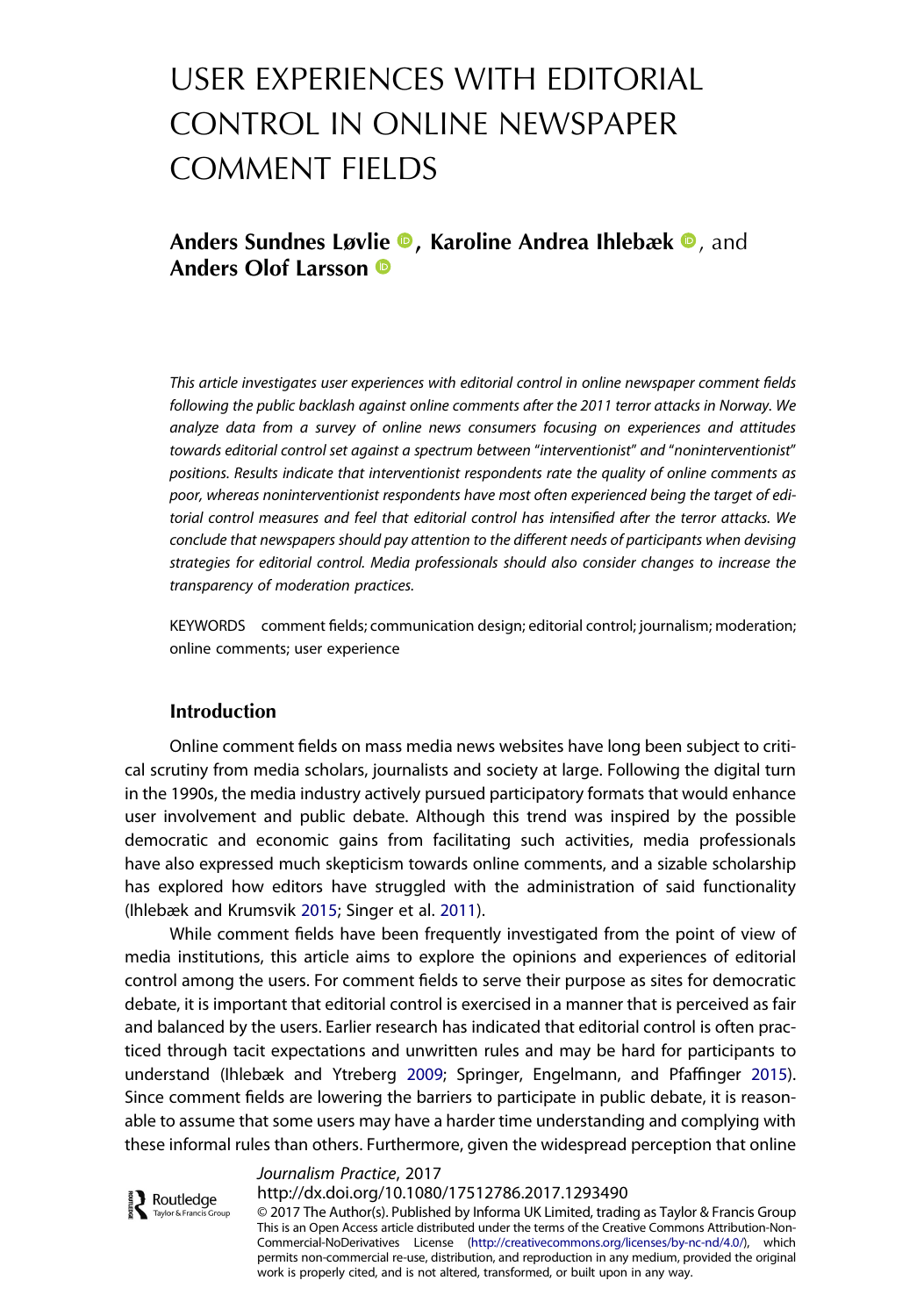<span id="page-2-0"></span>newspaper comment fields are dominated by harassment directed at particular groups e.g. women and minorities (Gardiner et al. [2016;](#page-17-0) Johansson [2013\)](#page-18-0)—it could be expected that those belonging to such groups may have different views on the need for editorial control than those who do not. Knowledge about such differences may be of help to newspapers when shaping their strategies for editorial control and for the facilitation of diverse and inclusive debates.

We address these issues with findings from a survey among contributors to online newspaper comments fields, conducted in the middle of a public backlash against such online comments following the 2011 terror attacks in Norway. The devastating killing spree, in which 77 people were killed and several hundred wounded, was conducted by a terrorist who was inspired by right-wing ideologies and a conspiracy theory known as "Eurabia" (Strømmen [2011\)](#page-20-0). Media reports about the perpetrator's online activities led to much public criticism of online comments fields, which were seen as sites of a destructive debate culture. Previous studies (Figenschou and Thorbjørnsrud [2016](#page-17-0); Ihlebæk, Løvlie, and Mainsah [2013\)](#page-18-0) have illuminated how the terrorist attacks led to significant adjustments in the ways that editorial control with online comments was carried out in the newspapers.

While the situation described above presents a case of unusually strong public controversy about online comments, the arguments brought forward are mostly centered on points of criticism that have been debated in many western countries since online comments became common in the early 2000s. More recently, current political events have led to debates about "echo chambers" (Sunstein [2007\)](#page-20-0) and "filter bubbles" (Pariser [2011\)](#page-19-0) to rise high on the public agenda in both the US and many European countries. While recent debates about these phenomena have tended to focus on the role of social media, many have also questioned the contributions of comment fields on news media websites. Political institutions in several European countries have proposed control measures intended to combat the phenomenon increasingly known as "fake news" (Jackson [2017;](#page-18-0) Morozov [2017\)](#page-19-0). With these recent developments in mind, we argue that it is vital to gain more knowledge about the ways that editorial control measures are experienced by those who choose to contribute such online comments. Relating back to our specific case, the post-terror backlash against online commenting in Norway after July 22, 2011 may be seen as an amplification of a long-standing professional and academic debate about online comments. It thus presents an interesting case where disagreements regarding online comments were put high enough on the public agenda to ensure that most users were likely to have an awareness of the controversies. With this in mind, the survey reported on in the paper at hand offers a particularly interesting opportunity to study ordinary users' opinions and experiences of editorial control.

Using data from the survey, we investigate the following two exploratory research questions:

RQ1: What variables influence users' opinions and experiences of editorial control with online comment fields?

RQ2: What variables influence users' perception of changes in editorial control after the 2011 terror attacks?

RQ1 addresses not only the users' attitudes towards editorial control, but also their perceptions of how control is exercised, as well as the effects of the control on their own opportunities to speak their minds freely. RQ2 addresses whether or not the users have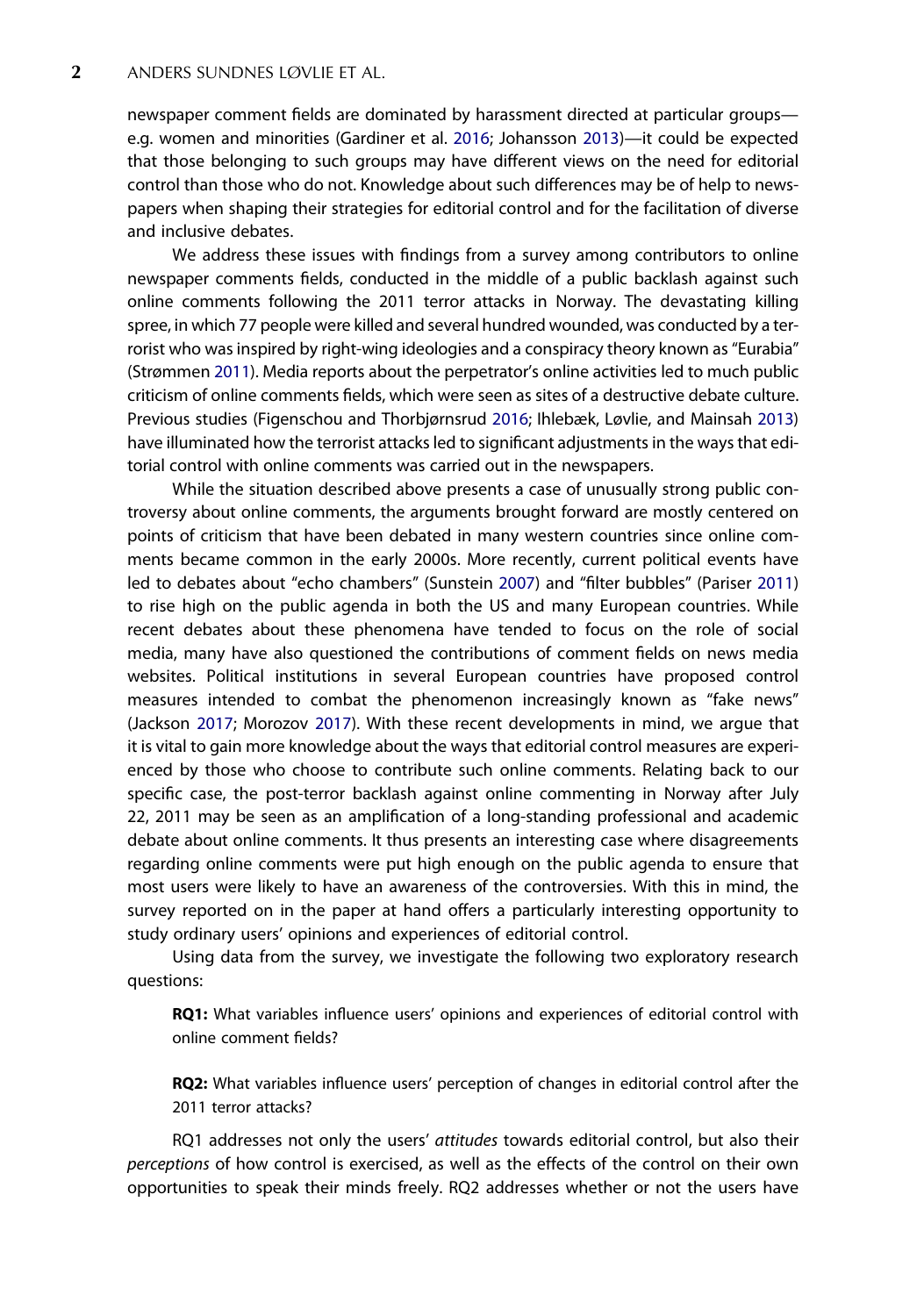<span id="page-3-0"></span>experienced changes in the editorial control after the terrorist attacks, and if so, how those changes have affected them.

Given that our survey took place over a year after the terror attacks, it should be noted that we are investigating the respondents' perception of changes having taken place, rather than the reality of such changes. We argue that whether or not the respondents recall changes accurately, their feeling that a change has taken place is important in and of itself, as this perception might contribute to a general feeling of skepticism and suspicion towards editorial control. This will be elaborated further later on.

In the study, we follow industry parlance in using "comment fields" as a general term which refers both to "below the line" comment fields placed under a journalistic article, as well as discussion forums where users can start their own threads and which are run as separate websites or subsections of a newspaper's website (cf. Graham and Wright [2015](#page-17-0)).

#### Ambivalence Towards Comment Fields

User participation through online comment fields has long been the subject of controversies, and there has been disagreement in the scholarly community as well as in the media about the democratic potential and value of services like these (e.g. Graham and Witschge [2003](#page-17-0); Janssen and Kies [2005](#page-18-0); Jönsson and Örnebring [2011](#page-18-0); Papacharissi [2004](#page-19-0); Ruiz et al. [2011](#page-19-0); Toepfl and Piwoni [2015;](#page-20-0) Wright and Street [2007](#page-20-0)). Scholars have pointed towards several challenges with online discussion formats like the rise of echo chambers and polarization of opinions (Sunstein [2007\)](#page-20-0), "flaming" (e.g. Hutchens, Cicchirillo, and Hmielowski [2015;](#page-18-0) Lee [2005;](#page-18-0) Santana [2014\)](#page-19-0), "trolling" (e.g. Binns [2012](#page-17-0); Coleman [2012](#page-17-0); Hardaker [2010](#page-17-0)) and harassment of women (e.g. Biber et al. [2002](#page-17-0); Herring et al. [2002](#page-18-0); Jane [2014](#page-18-0)).

The problematic aspects of online discussion formats are also reflected among media professionals. Studies have shown that media professionals have been reluctant to fully engage in dialogue with the users (e.g. Domingo [2008;](#page-17-0) Hermida and Thurman [2008](#page-18-0); Jönsson and Örnebring [2011](#page-18-0); Martin [2015](#page-18-0); Singer et al. [2011\)](#page-19-0). A relatively widespread consensus has nevertheless developed among editors and journalists that newspapers should enable user participation through comment fields (Domingo, Quandt, and Heinonen [2008](#page-17-0); Ihlebæk and Krumsvik [2015;](#page-18-0) Weber [2014](#page-20-0)). For example, Reich ([2011](#page-19-0)) argues that a likely explanation for this consensus is that online comment fields do not challenge the journalistic authority in the same way as other forms of audience participation—such as public or participatory journalism. Furthermore, participatory strategies have been defended on the basis of the democratic responsibility of the news media to facilitate the public debate, as well as the economic potential of user involvement on new platforms (Ihlebæk and Krumsvik [2015\)](#page-18-0). In a Swedish study, Bergström and Wadbring [\(2015](#page-16-0)) investigated attitudes towards online comments in the general public as well as among journalists. They found that a large proportion of the general public had no opinion on reader comments, but that those who did were more positive than journalists towards such comments. The public also tended to agree that the journalists should join the commentary threads, whereas the journalists were more inclined than the general public to support "censoring" of abusive comments. Similarly, a study of two British local newspaper websites by Canter [\(2013\)](#page-17-0) found that journalists were conflicted in their opinions about the value of online comments, in particular with regard to the perceived risk of brand damage. Conversely, Graham and Wright [\(2015\)](#page-17-0) found that journalists at the British newspaper The Guardian valued online comment fields quite positively. The result from this latter study might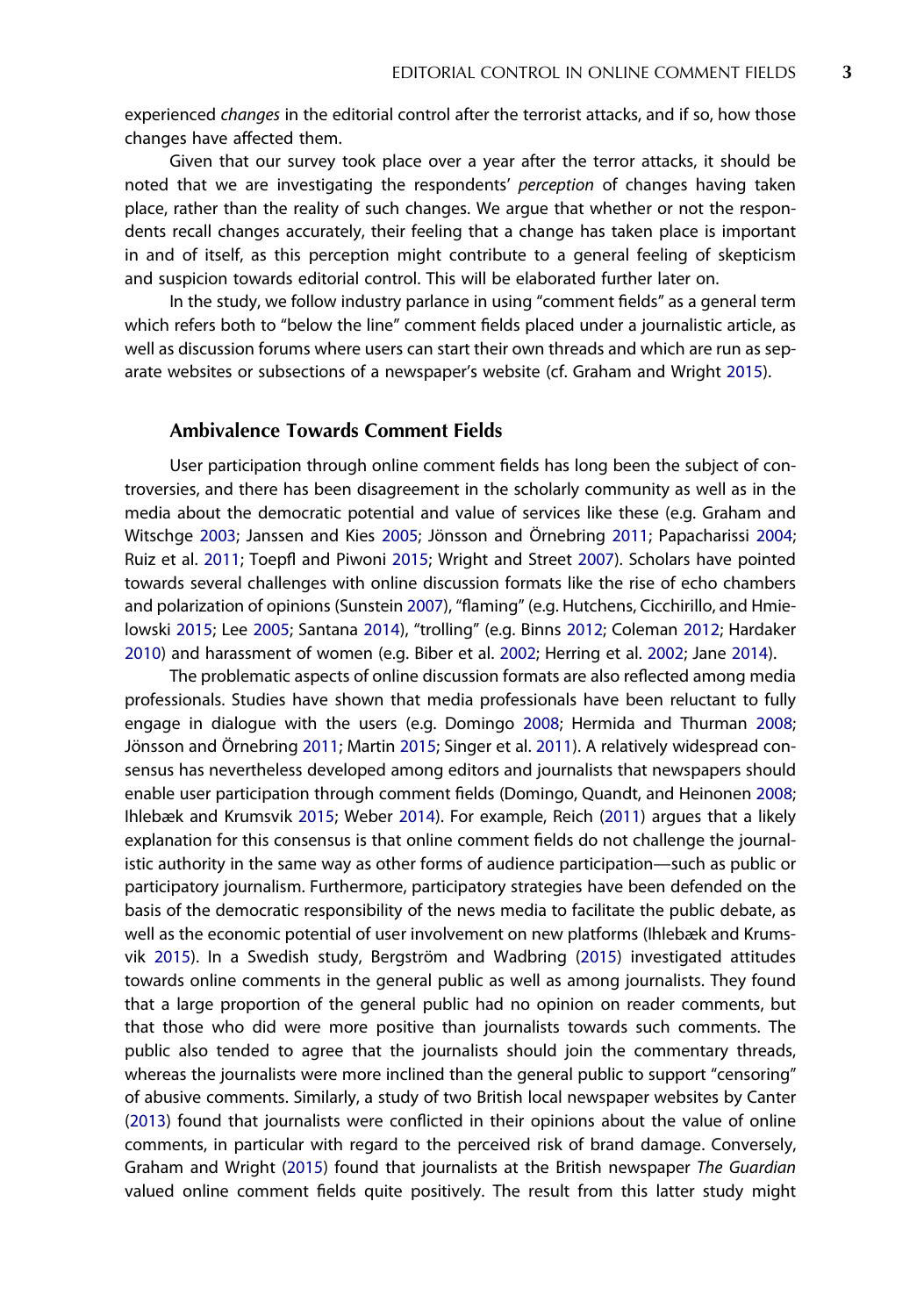<span id="page-4-0"></span>seem a bit odd, given that the bulk of research seems to indicate a certain degree of skepticism towards commenting among media professionals. It might be that the empirical material—"eightyfive articles that focused on the UN Climate Change Summit" (Graham and Wright [2015,](#page-17-0) 317)—had an influence on this more positive view. Our current research focus, dealing with these issues in post-terror Norway, could thus be seen as providing a contrasting case.

Turning our attention to the contributors of online comments, several studies have attempted to uncover who participates in online commenting and why (e.g. Albrecht [2006](#page-16-0); Baek, Wojcieszak, and Delli Carpini [2012;](#page-16-0) Mitchelstein [2011\)](#page-19-0). Mitchelstein's ([2011,](#page-19-0) 2020) study of commentators in Argentinian newspapers found that commenting was linked to self-expression needs and the desire to voice their opinions. In a study conducted by Springer, Engelmann, and Pfaffinger ([2015,](#page-19-0) [812](#page-19-0)), where they explore the motivations and gratifications amongst German commenters, lurkers and non-users, they find that commenters are to a large degree motivated by social factors like taking part in journalism, as well as discussing with other users, however they do not "obtain cognitive gratification". Furthermore, readers and lurkers are driven by the entertaining elements of reading comments, including discussions of low quality, while non-users consider it to be "a waste of time" (812). They argue that to strengthen public engagement, news organizations should strive for transparency in privacy policies as well as in moderation practices, as well as encourage engagement from journalists. However, a study by Ihlebæk and Larsson ([2016\)](#page-18-0), exploring social media guidelines in news organizations, indicates that motivating journalists to interact with users are not highly prioritized in Norwegian news organizations and that utilizing distribution in social media is higher up on the agenda. Krumsvik's ([2017\)](#page-18-0) study with media leaders supports this claim. He argues that economic imperatives have become more important as newspapers increasingly view users as distributors and not co-producers.

From a gender perspective, studies also indicate that a larger proportion of those who contributed to newspaper comment fields tended to be males and participants with lower education than among those who engaged in discussion on those topics on social media or in offline settings (Enjolras et al. [2013\)](#page-17-0). Women were particularly absent in online discussions about immigration and politics. The authors of the study argue that these gender patterns mirror the skewed gender balance found in other public debate formats, like newspaper op-ed pieces or broadcast debates. Based on their findings, Enjolras et al. warn that online forums might increase these types of differences rather than decrease them. In a similar vein, Nussbaum [\(2010\)](#page-19-0) argues that the reluctance of many women to participate in online forums is linked to the risk of experiencing harassment. Similarly, other studies have shown that while men experience threats more often than women, women are more prone to gendered and sexual responses, and tend to limit their own utterances to a larger degree than men (e.g. Enjolras and Steen-Johnsen [2014;](#page-17-0) Pew Research Center [2014;](#page-19-0) Staksrud et al. [2014](#page-19-0)). Based on the different consequences men and women might experience when participating in the public debate, it is interesting to see whether or not this may influence their views on editorial control.

#### Interventionist and Noninterventionist Editorial Strategies

How to best facilitate and utilize user comment fields has proved to be a difficult task for news organizations. The dilemma is based on the (sometimes) paradoxical motives of enhancing both quantitative and qualitative dimensions of the debate. Several studies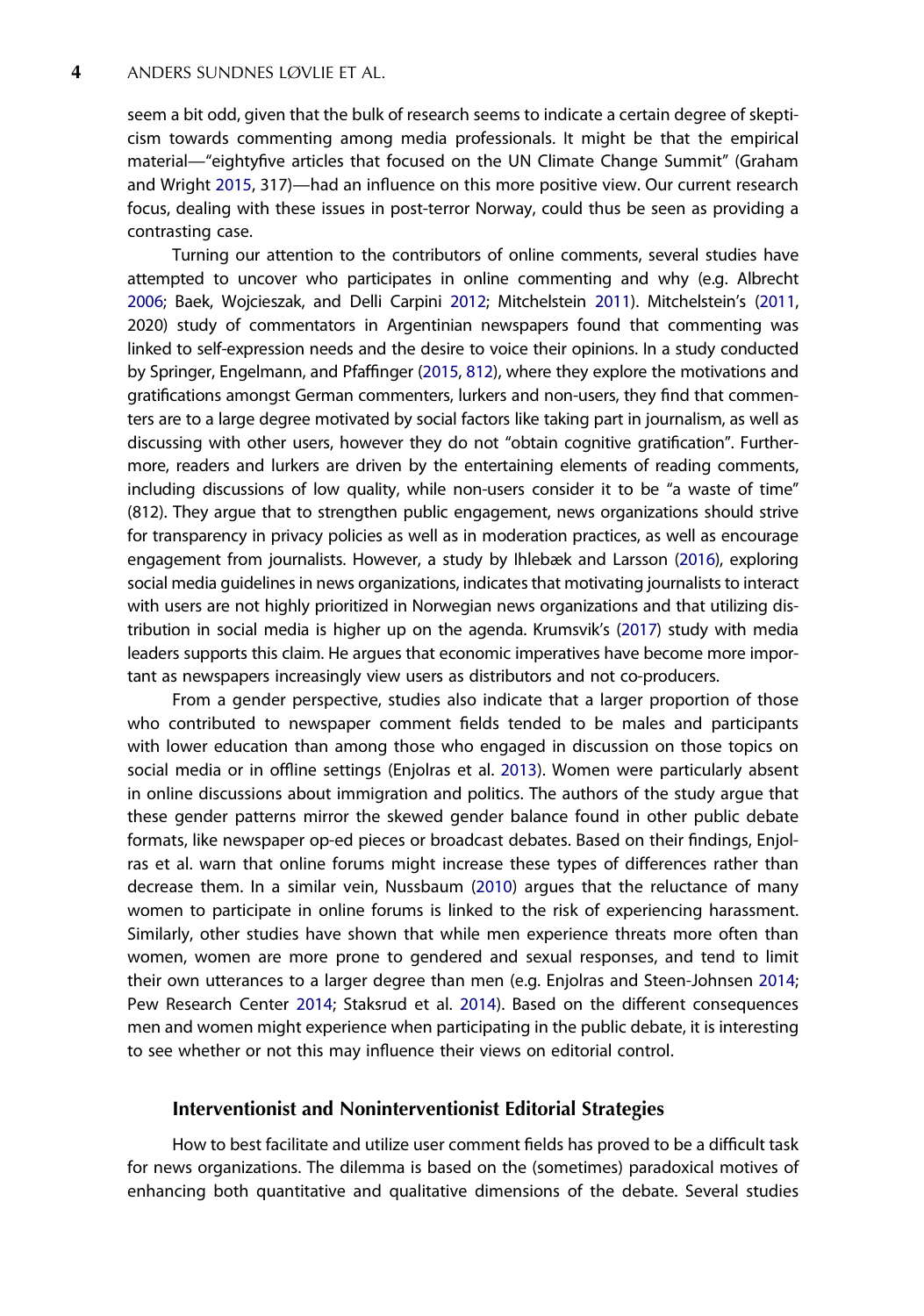<span id="page-5-0"></span>have pinpointed how editorial measures like identification, moderation practices and issue controversy influence the quality of online debates (Berg [2016;](#page-16-0) Ihlebæk and Krumsvik [2015](#page-18-0); Jensen [2003](#page-18-0); Nagar [2011;](#page-19-0) Singer et al. [2011](#page-19-0); Trénel [2009;](#page-20-0) Wright and Street [2007](#page-20-0)). While some studies show that anonymity might have a negative impact on civility (Coleman and Moss [2012;](#page-17-0) Santana [2014](#page-19-0)), others indicate that the topic discussed also plays an important part (Berg [2016](#page-16-0)). The ideals for online debate differ within particular traditions. While some justify a liberal stance on freedom of speech and emphasize the importance of arguments (civil or uncivil) being met with counter-arguments in the public, others defend the need for applying deliberative ideals as a reference point (see, for instance, Kies [2010](#page-18-0); Stromer-Galley [2007\)](#page-19-0). Furthermore, news organizations operate within particular legal and ethical contexts that influence the level of editorial control (Ruiz et al. [2011;](#page-19-0) Woods [2012](#page-20-0)). In Norway, editors can be held accountable for utterances in the publication they are responsible for, both through the law and through the self-regulatory ethical guidelines of the press as is common in the Northern European Democratic-Corporatist media system (Hallin and Mancini [2004](#page-17-0)).

Building on earlier work by Jensen [\(2003\)](#page-18-0), we have previously suggested a model that describes different approaches to editorial control in online newspaper comment fields as a continuum between two poles: interventionist, indicating a high level of editorial control, and noninterventionist, referring to little or no regulatory measures (Ihlebæk, Løvlie, and Mainsah [2013](#page-18-0)) (see Table 1). We have used this model to analyze editorial control strategies from the point of view of newspaper editors and moderators. In the paper at hand, we will use the same model to explore users' attitudes towards editorial control.

A noninterventionist approach implies that the editors impose as little editorial control as possible. Employed in an online system for commenting, such an approach may entail that participants are allowed to be anonymous (often, by using pseudonyms), that contributions are published without any prior approval by a moderator, that moderators remain passive and only intervene if absolutely necessary, that users have a high degree of freedom to influence the topic for discussion, and that there are no time restrictions on debate (e.g. keeping debates open when no editors are available to potentially intervene). Nevertheless, most noninterventionist approaches do not entail absolute absence of control, given the legal and ethical frameworks that guide journalistic activity in most media systems. Conversely, an interventionist approach could entail the use of active moderators that approve all contributions before publication (pre-moderation), requiring users to register and use their real names online, limitations on the possibility for the user to decide or influence the topics for discussion, as well as time restrictions for participation.

For newspapers, the choice of editorial principles depends on several democratic, economic, legal and ethical factors (Singer et al. [2011](#page-19-0)). From a democratic point of view, a

#### TABLE 1

Attitudes towards editorial control with comment fields

| Interventionist strategies | Noninterventionist strategies  |
|----------------------------|--------------------------------|
| Pre-control                | Post-control                   |
| Identification required    | Anonymity allowed              |
| Active moderators          | Passive (or absent) moderators |
| Topics restricted          | Users decide topics            |
| Time restrictions          | No time restrictions           |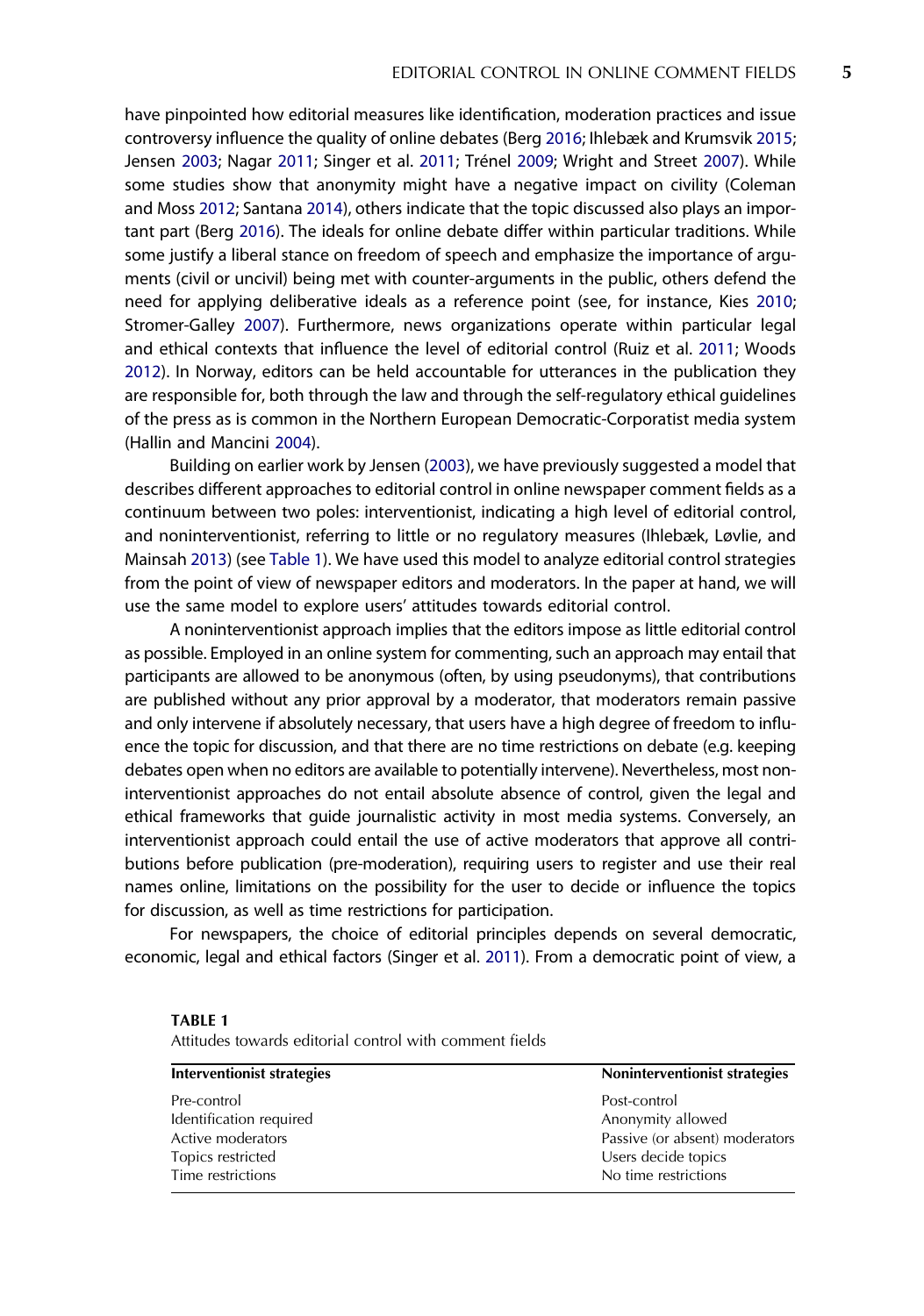<span id="page-6-0"></span>noninterventionist approach can be justified on the basis of utilitarianism and the ideal of a free marketplace of ideas. In this view, less control is seen as a way to lower the threshold for participation, thereby strengthening the freedom of debate. Furthermore, a noninterventionist approach can be defended on economic grounds—less control requires fewer editorial resources and might lead to more website visitors. However, a noninterventionist approach also increases the risk that users may cross legal and ethical lines, potentially violating norms against harassment, threats or other forms of unsuitable behavior that could potentially harm the brand. Aside from the potential individual harm caused by such comments, the lack of control may also lead to a rough debate climate causing the quality of the debate to suffer, potentially discouraging some readers from participating. An interventionist approach can be employed strategically to enhance the deliberative quality of the debate, and to ensure that both legal and editorial responsibilities are upheld. However, in order to impose efficient control mechanisms, resources such as technology and manpower are needed. Furthermore, journalists tend to be dissatisfied about having to take active roles in the comment fields (e.g. Bergström and Wadbring [2015;](#page-16-0) Ihlebæk and Krumsvik [2015](#page-18-0)).

More often than not, newspapers in Norway and beyond have tended towards the noninterventionist pole of the spectrum, allowing post-moderation and anonymous participation while at the same time implementing some sort of moderation—a task often fulfilled by journalists or employed moderators (Ihlebæk and Krumsvik [2015;](#page-18-0) Singer et al. [2011](#page-19-0)). Such a *laissez-faire* attitude towards online commenting has been motivated by economic interests as well as by arguments regarding democracy and free expression. As we shall see, the 2011 terror attacks in Norway intensified debates about editorial control with online comment fields, leading to several changes in the administration of user comments in Norwegian newspapers.

#### Shifting Editorial Strategies After the Terror Attacks

The terror attacks of July 22, 2011 sent shockwaves throughout Norwegian society on many levels. Several studies have investigated how the news media responded to the attacks and the public debate that followed (e.g. Andenæs [2012](#page-16-0); Backholm and Idås [2015](#page-16-0); Figenschou and Beyer [2014;](#page-17-0) Hervik and Meret [2013](#page-18-0); Jupskås [2013](#page-18-0); Kammer [2013;](#page-18-0) Lund and Olsson [2016](#page-18-0)). Of particular interest here is the high attention given to online comment fields in the time after the attacks, by scholars as well as media, politicians and other public figures.

In light of reports about the terrorist's activities in various online forums, many criticized what they saw as a destructive culture in online debates—as well as too lax editorial control in online media (e.g. Eide, Kjølstad, and Naper [2013;](#page-17-0) Skogerbø [2013\)](#page-19-0). Some even suggested that this online culture might be to blame for the attacks (e.g. Brandtzæg [2011](#page-17-0); Øgrim [2011\)](#page-19-0). Others expressed concerns that online comment fields might provide platforms for extremists to develop and amplify radicalized views together with the likeminded (Strømmen [2011\)](#page-20-0). Although the main sources of inspiration cited by the terrorist were radical anti-Islamic and anti-immigration forums, the public criticism was also directed towards the comments fields of mainstream online newspapers.

In order to investigate whether newspapers changed their editorial strategies regarding online comments in light of these controversies, an interview study was conducted with respondents from the four Oslo-based newspapers shown in [Table 2](#page-7-0), nearly one year after the attacks (Ihlebæk, Løvlie, and Mainsah [2013\)](#page-18-0).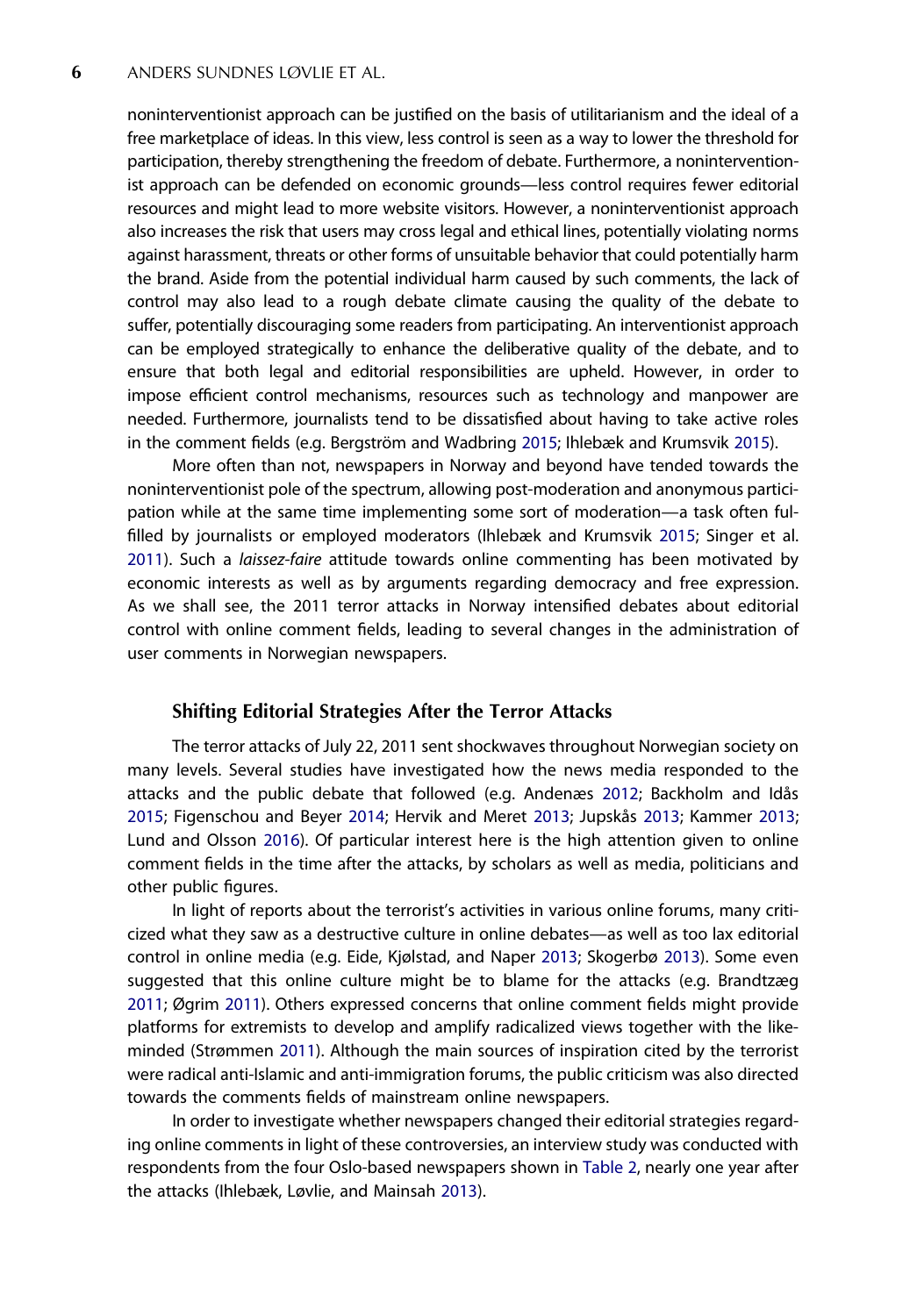| Website                            | Average daily readers (2012) | <b>Political orientation</b> |
|------------------------------------|------------------------------|------------------------------|
| <i>Verdens Gang: vg.no, vgd.no</i> | 1,849,000                    | Center-right                 |
| Dagbladet: db.no                   | 1,213,000                    | Center-left                  |
| Aftenposten: ap.no                 | 745,000                      | Center-right                 |
| Vårt Land: vl.no, verdidebatt.no   | 29,000                       | Christian/Center-right       |

## <span id="page-7-0"></span>TARIF<sub>2</sub>

Newspapers in the study

Source for readership numbers: TNS Gallup and [http://www.medienorge.uib.no/statistikk/medium/](http://www.medienorge.uib.no/statistikk/medium/avis/253) [avis/253.](http://www.medienorge.uib.no/statistikk/medium/avis/253)

Three of the newspapers (VG, Dagbladet and Aftenposten) are the three largest online newspapers in Norway by readership, whereas the fourth (Vårt Land) is a niche newspaper based on Christian values, which represented an interesting edge case as they had taken an unusually interventionist approach to online comment fields two years before the terror attacks. Results indicated that those newspapers that had the most noninterventionist approach to editorial control implemented stricter measures after the attacks. Within a short time after the attacks, the comment fields were entirely or partially closed on many Norwegian news websites, including the three largest newspapers mentioned above. According to the informants, the main reason for this measure was a feeling of lack of oversight and control among the editors in a situation of extreme uncertainty, not just regarding editorial control but the physical safety of staff and citizens. (The main offices of two of the newspapers were within the blast zone of the bomb explosion and were severely damaged; the other two newspapers also evacuated staff due to reports about a second bomb.) Many of these short-term measures were reverted after some weeks. However, one year after the attacks it was clear that all the three largest newspapers had implemented some lasting changes to strengthen their control with online comment fields, such as demanding user identification (VG), closing down an open discussion forum (Aftenposten), as well as strengthening their moderation services and restricting debate on particularly sensitive topics.

It is important to note that all of the newspapers stated that they had not changed the rules for what was allowed to be written in comment fields, nor the policies concerning when and how to intervene. However, based on the other changes mentioned above, the study concluded that there was a shift towards more interventionist strategies for editorial control in the leading Norwegian newspapers in the first year after the attacks. In the following years, this tendency towards increased intervention appears to have continued: several more leading newspapers (including Aftenposten) now demand identification, and Dagbladet has experimented with more active moderators, before deciding in 2016 to close their online comment fields in order to focus their efforts on social media, in particular Facebook (Ramnefjell [2016](#page-19-0)). Some of these tendencies have also been documented by Figenschou and Thorbjørnsrud ([2016](#page-17-0)).

#### Method

Based on the research reviewed above, an online survey was conducted among participants in the comment fields of the four newspapers in Table 2. The participants were invited through a link from each newspaper to the online survey system Questback. The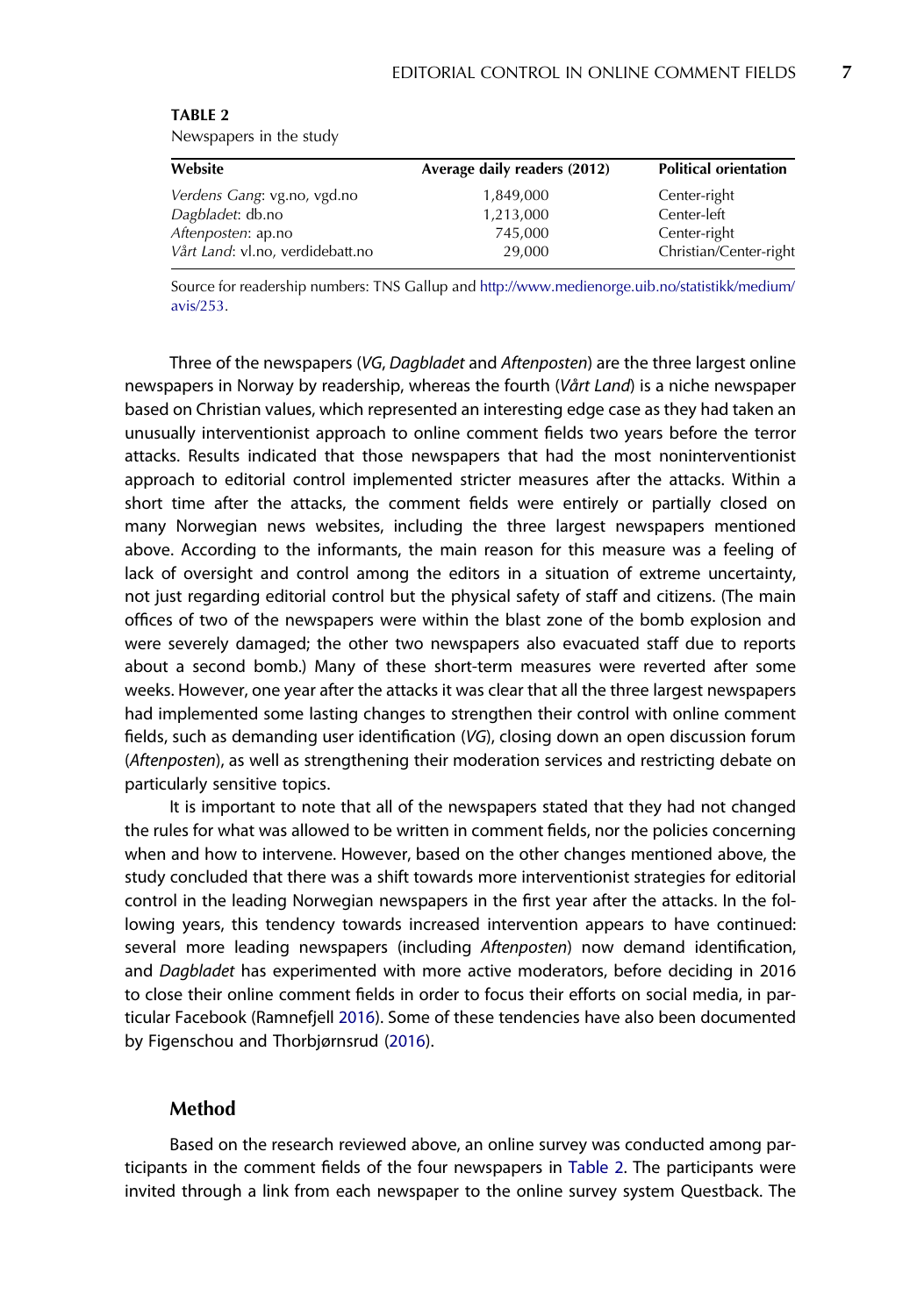<span id="page-8-0"></span>survey featured 22 questions and was open from September, 17 to October 3, 2013. During this time period, 3470 answers were received. In the present article we use answers from some questions in the survey, seen in [Table 3](#page-9-0), as independent variables in a regression analysis in order to explore the influence of these variables on the respondents' opinions of and experiences with editorial control (formulated as dependent variables; see [Table 4](#page-10-0)). The survey featured a series of questions that are not included here and that dealt mainly with user experiences of repercussions from writing online newspaper comments. Results from these questions have been presented elsewhere (Løvlie and Ihlebæk [2016](#page-18-0)). Questions and answers from the survey have been translated from Norwegian by the authors.

We should point out a few circumstances that may have had an effect on the results from our survey. Our sample is self-selected, so we cannot draw conclusions about the general population. Similarly, our respondent group is characterized by an overrepresentation of males, respondents between the ages of 18–44 and of university graduates when compared to the Norwegian population at large (cf. population statistics from Statistics Norway, ssb.no). As such, while it is difficult to relate the findings here to the broader populace, we argue that the provided results nevertheless provide useful insights into the views held by a respondent sample that is likely to have vested interests in issues like the ones under scrutiny here—online debate culture, freedom of speech, etc. Due to differences in the ways the invitation to participate in the survey was posted in the four newspapers, the invitation was visible to a much larger share of the readers in Dagbladet and Aftenposten than in the other two newspapers. As such, readers of these two latter publications are likely to be overrepresented in our sample.

As previously noted, in the time after the terror attacks there were fervent public debates about the quality and perceived problems with online comment fields. The data collection period was initiated about one month after the trial against the terrorist, which coincided with the release of a parliamentary report into the events of the 2011 attacks. Given this context, it is likely that respondents have had a high degree of awareness towards controversies surrounding online comment fields.

As for dependent variables, these are outlined in [Table 4.](#page-10-0)

In the analysis that follows, we will use the three questions outlined in [Table 4](#page-10-0) as indicators of the respondent's attitude towards three dimensions of editorial control, in accordance with the interventionist–noninterventionist model introduced above. The first question included, labeled "rules" in [Table 4,](#page-10-0) gauges whether the respondent finds the limits for what one may (or may not) write too strict or too allowing, serving as a measure of the respondent's attitude towards the rules set by the publication both through the explicit set of rules, and the implicit limits expressed through the moderation practices. The second question, labeled "presence", addresses the respondent's attitude towards an issue that has often been raised in debates about online comments: namely the idea that journalists and moderators ought to participate more actively in the discussions on their website. Finally, the third variable, "anonymity", gauges whether the respondent tends to identify with his or her real name or use a pseudonym. Each of the questions are connected with our model: if a respondent thinks the rules are too strict, does not wish the moderators to be present and prefers to use a pseudonym, that respondent should be considered to belong to the noninterventionist side of the spectrum. Conversely, respondents who answer in the opposite should be considered as interventionists.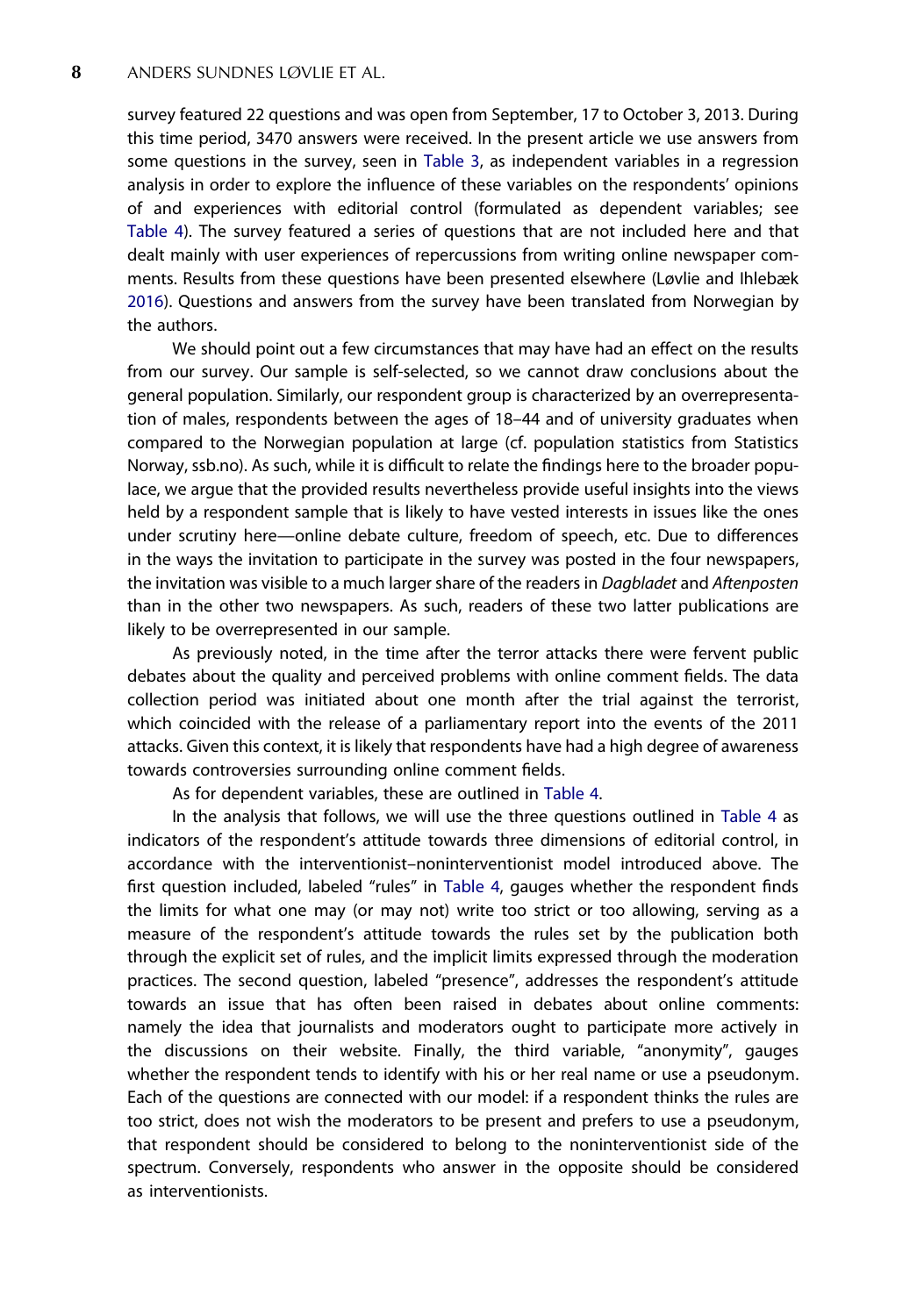| <b>Items</b> included                                                     | Measurement                                                     |
|---------------------------------------------------------------------------|-----------------------------------------------------------------|
| Age                                                                       | $1 =$ "Under 18" (3%)                                           |
|                                                                           | $2 = 18 - 29'' (37%)$                                           |
|                                                                           | $3 = 30 - 44'' (36%)$                                           |
|                                                                           | $4 = 45 - 60'' (17\%)$                                          |
|                                                                           | $5 =$ "Over 60" (7%)                                            |
|                                                                           | $(N = 3460)$                                                    |
| Gender                                                                    | $1 =$ "Female" (22%)                                            |
|                                                                           | $2 = "Male" (78%)$                                              |
|                                                                           | $(N = 3413)$                                                    |
| Education                                                                 | $1 =$ "Elementary school" (4%)                                  |
|                                                                           | $2 = "High school" (27%)$                                       |
|                                                                           | $3 =$ "Up to four years of university"<br>(37%)                 |
|                                                                           | $4 =$ "More than four years of                                  |
|                                                                           | university" (32%)                                               |
|                                                                           | $(N = 3450)$                                                    |
| Frequency: "How often do you participate in online                        | $1 =$ "Never" (18%)                                             |
| discussion, writing comments or posts, or making other<br>contributions?" | $2 =$ "Sometimes, but less than once a<br>week" (45%)           |
|                                                                           | $3 =$ "Once or several times per<br>week" (28%)                 |
|                                                                           | $4 =$ "Once or several times per day"<br>(8%)                   |
|                                                                           | [Discarded: "Don't know" (1%)]<br>$(N = 3452)$                  |
| Quality: "How do you feel that the online debates work on                 | $1 =$ "Very poorly" (14%)                                       |
| the websites where you participate, judged against your                   | $2 =$ "Mostly poorly" (31%)                                     |
| own opinion about what constitutes a good or a poor<br>debate?"           | $3 =$ "Neither good nor bad" (36%)<br>$4 = "Mostly well" (18%)$ |
|                                                                           | $5 =$ "Very well" (2%)                                          |
|                                                                           | $(N = 3329)$                                                    |
| Experience of moderation: "Have you ever noticed that one                 | $1 =$ "Never" (53%)                                             |
| of your own comments has been removed or edited by the                    | $2 =$ "Once or a few times" (31%) or                            |
| moderators?"                                                              | "Often" (8%)                                                    |
|                                                                           | [Discarded: "I don't know" (7%)]                                |
|                                                                           | $(N = 3290)$                                                    |
| Change of presence: "Do you think that moderator and                      | $1 =$ "They have become much less                               |
| journalist presence in online comments has changed                        | active" $(1\%)$                                                 |
| since July 22, 2011?"                                                     | $2 =$ "They have become somewhat                                |
|                                                                           | less active" $(3\%)$                                            |
|                                                                           | $3 = 4$ haven't noticed any change"                             |
|                                                                           | (56%)                                                           |
|                                                                           | $4 =$ "They have become somewhat<br>more active" (29%)          |
|                                                                           | $5 =$ "They have become much more                               |
|                                                                           | active" (11%)<br>$(N = 3383)$                                   |
| Change of freedom: "Do you feel that your opportunities to                | $1 =$ "Much worse" (26%)                                        |
| speak your mind freely in online comments have become                     | $2 =$ "Somewhat worse" (22%)                                    |
| better or worse after July 22, 2011?"                                     | $3 = 4$ The same" (47%)                                         |
|                                                                           | $4 =$ "Somewhat better" (4%)                                    |
|                                                                           | $5 =$ "Much better" $(1\%)$                                     |
|                                                                           | $(N = 3365)$                                                    |

#### <span id="page-9-0"></span>TABLE 3

Summary of the independent variables

(Continued)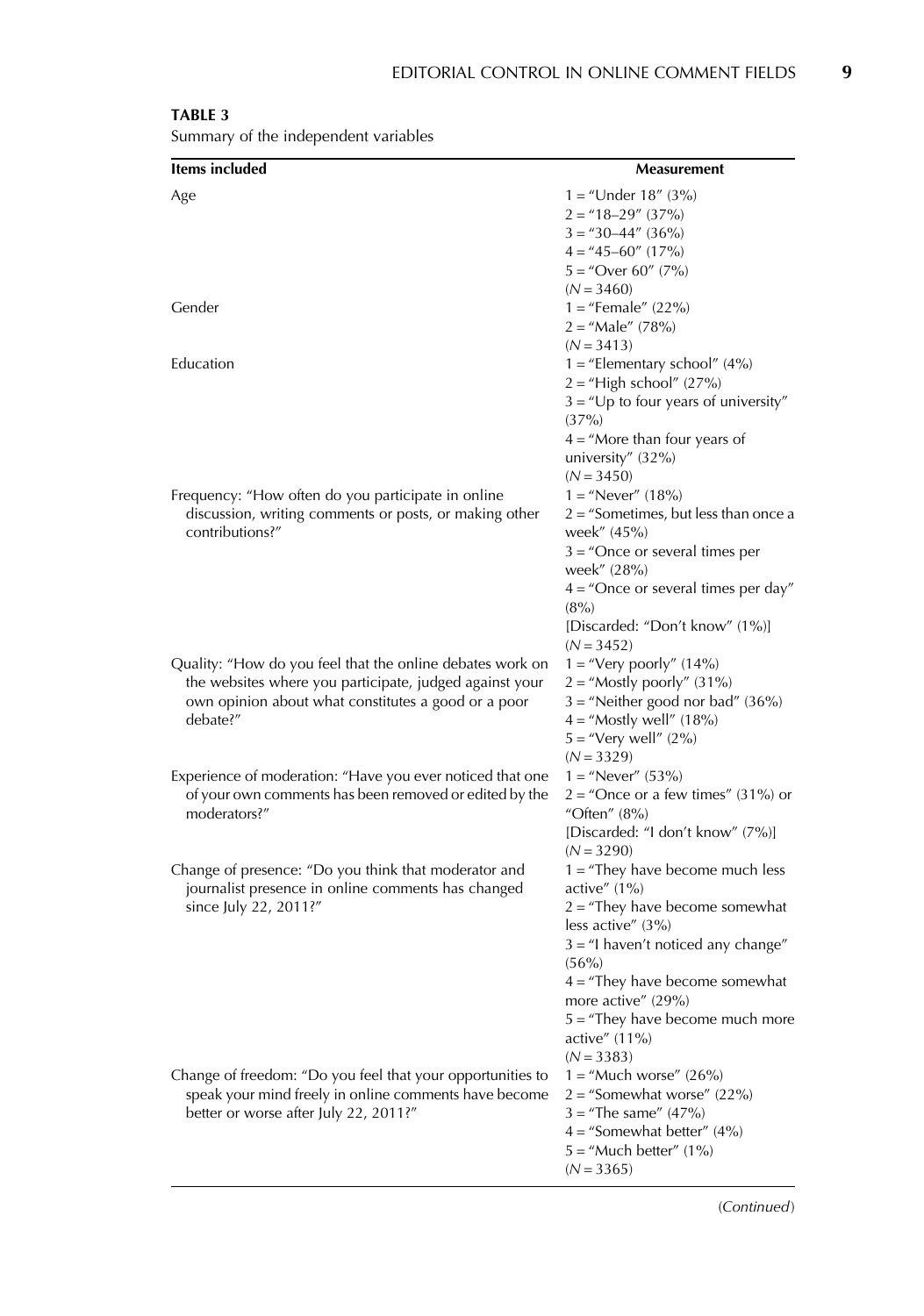#### <span id="page-10-0"></span>TABLE 3

(Continued)

| Items included                                                                                                                                                                                                                                                                                           | <b>Measurement</b>                                                                                                                                                                                                                                                     |  |
|----------------------------------------------------------------------------------------------------------------------------------------------------------------------------------------------------------------------------------------------------------------------------------------------------------|------------------------------------------------------------------------------------------------------------------------------------------------------------------------------------------------------------------------------------------------------------------------|--|
| Website: "In which online newspapers/online media have<br>you participated with online comments?"<br>(Multiple options allowed. In the regression analysis, this<br>is recoded as a set of binary variables: $0 =$ Respondent<br>does not debate on this site,<br>$1 =$ Respondent debates on this site) | $VG: 57\%$<br>Dagbladet: 70%<br>Aftenposten: 51%<br>NRK website: 27%<br>TV <sub>2</sub> website: 19%<br>Nettavisen: 20%<br>Vårt Land (verdidebatt.no): 5%<br>Dagsavisen (nyemeninger.no): 6%<br>Hegnar Online: 7%<br>Document.no: 5%<br>Others: $33\%$<br>$(N = 2938)$ |  |
|                                                                                                                                                                                                                                                                                                          |                                                                                                                                                                                                                                                                        |  |

#### TABLE 4

Summary of the dependent variables

| Items included                                                                                                                                                                                  | <b>Measurement</b>                                                                                                                                                                          |
|-------------------------------------------------------------------------------------------------------------------------------------------------------------------------------------------------|---------------------------------------------------------------------------------------------------------------------------------------------------------------------------------------------|
| Rules: "In your opinion, are the limits for what is allowed to<br>be written in online comments on the sites where you<br>yourself participate appropriate, or too strict, or too<br>allowing?" | $1 =$ "Far too allowing" (8%)<br>$2 = "A$ little too allowing" (19%)<br>$3 =$ "Just appropriate" (29%)<br>$4 = "A$ little too strict" (24%)<br>$5 =$ "Far too strict" (21%)<br>$(N = 3355)$ |
| Presence: "Do you want the moderators and/or journalists to<br>be present and active in the comments section, in order to<br>answer questions and such?"                                        | $1 =$ "Yes" (74%)<br>$2 = "No" (15%)$<br>[Discarded: "Don't know" (11%)]<br>$(N = 3416)$                                                                                                    |
| Anonymity: "Do you usually comment using your real<br>name, or anonymously/with a made-up name<br>(pseudonym)?"                                                                                 | $1 =$ "Real name" (25%)<br>$2 = "Anonymously/made-up name$<br>(pseudonym)" $(43\%)$<br>[Discarded: "Both" (29%) and<br>"Don't know" $(4\%)$<br>$(N = 3086)$                                 |

#### Results

In the following analysis, we will treat each of the questions presented in Table 4 as dependent variables and test for the influences of the independent variables defined in [Table 3.](#page-9-0) The "rules" question is analyzed by means of multiple regression analysis, whereas logistic regression is used for the variables called presence and anonymity. [Table 5](#page-11-0) gives an overview of the performed analyses.

As shown in the first row of Table 5, age emerges as a significant factor in all three analyses. However, the results point to differing directions on the proposed interventionism spectrum—given the results presented in [Table 5](#page-11-0), younger respondents tend to view the rules as too strict and tend to participate anonymously, both of which indicate a noninterventionist attitude. However, comparably younger respondents also lean towards moderators to be present—defined as a sign of interventionism in the study at hand. Such a possible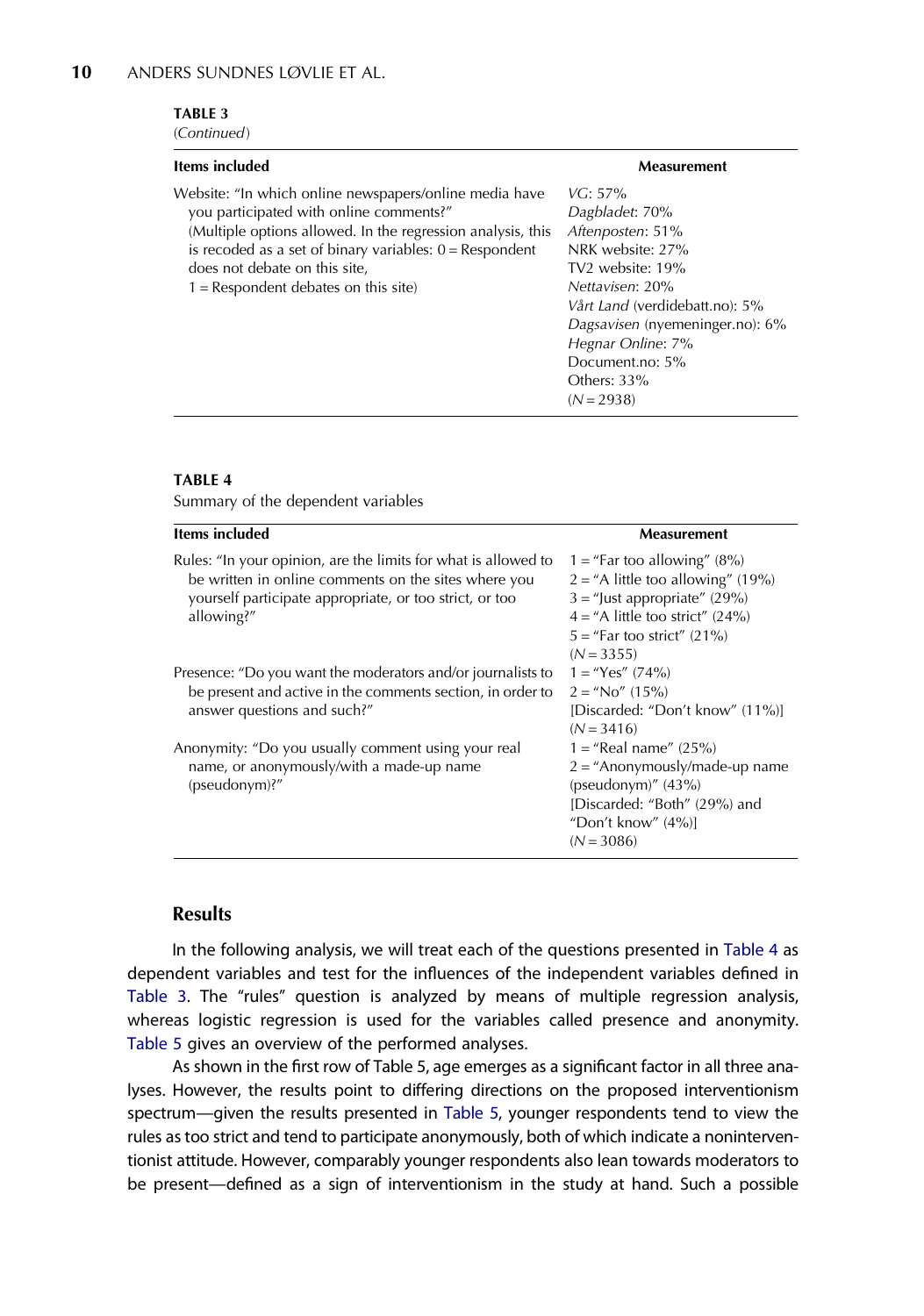|                             | <b>Rules</b>   | Presence       | Anonymity      |
|-----------------------------|----------------|----------------|----------------|
| Age                         | $-0.05***$     | $0.21**$       | $-0.15*$       |
| Gender                      | $0.17***$      | $-0.17$        | 0.02           |
| Education                   | $-0.02$        | $-0.05$        | $0.27***$      |
| Frequency                   | 0.02           | $-0.02$        | $-0.03$        |
| Quality                     | $0.25***$      | $0.16**$       | $-0.02*$       |
| Experience of moderation    | $0.32***$      | $0.54***$      | $0.81***$      |
| Change of presence          | $0.20***$      | $0.57***$      | $-0.03$        |
| Change of freedom           | $-0.57***$     | $-0.28***$     | $-0.31***$     |
| Website                     |                |                |                |
| VG                          | $-0.01$        | 0.16           | $-0.70***$     |
| Dagbladet                   | 0.03           | $-0.40**$      | $0.27*$        |
| Aftenposten                 | 0.02           | $-0.26*$       | 0.05           |
| <b>NRK</b>                  | $-0.05**$      | 0.13           | 0.01           |
| TV <sub>2</sub>             | $-0.01$        | $-0.24$        | $-0.11$        |
| Nettavisen                  | $0.04*$        | $-0.06$        | $-0.76***$     |
| Vårt Land (verdidebatt.no)  | $-0.02$        | $-0.27$        | $-0.89***$     |
| Dagsavisen (nyemeninger.no) | $-0.04*$       | $-0.64**$      | $-0.90***$     |
| Hegnar Online               | $0.05**$       | $0.43*$        | $0.71**$       |
| Document.no                 | 0.03           | 0.01           | $0.67*$        |
| Others                      | $-0.04*$       | $-0.14$        | $-0.46***$     |
| $R^2$ measures              | $R^2 = 0.44$ , | Cox & Snell    | Cox & Snell    |
|                             | adjusted       | $R^2 = 0.09$ , | $R^2 = 0.15$ , |
|                             | $R^2 = 0.43$   | Nagelkerke     | Nagelkerke     |
|                             |                | $R^2 = 0.15$   | $R^2 = 0.20$   |

#### <span id="page-11-0"></span>TABLE 5

Results from regression analyses of the variables "rules", "presence" and "anonymity"

Values are adjusted beta.

 $*_{p}$  < 0.05,  $*_{p}$  < 0.01,  $*_{p}$  < 0.001.

inconsistency could depend on a number of factors—perhaps related to online conventions that young people have adapted to a larger degree than older respondents, invoking expectations of anonymity and a large degree of freedom, but also of active moderators who can respond to user input. Focusing on significant results only, the subsequent two demographic variables—Gender and Education—indicate that males tend to think the rules are too strict, and respondents with higher education tend to use pseudonyms. Surprisingly, there is also no effect of frequency of debate on any of the three dependent variables, indicating a limited association between how often a respondent contributes with online comments, on the one hand, and their attitudes towards editorial control, on the other.

Regarding respondent views of debate quality, we again see significant but somewhat contradictory results. For the "Quality" variable, then, respondents who respond that debates do not work well tend to think the rules are too allowing and that moderators should be present, placing them on the interventionist side of the spectrum. The association with the anonymity variable points in the opposite direction, indicating that those who think the debates do not work well tend to participate anonymously; however, this effect is quite weak.

The next independent variable—labeled "Experience of moderation" in Table 5 results in highly significant effects in line with our model as presented in [Table 1](#page-5-0). Specifically, respondents who have experienced that their comments have been edited or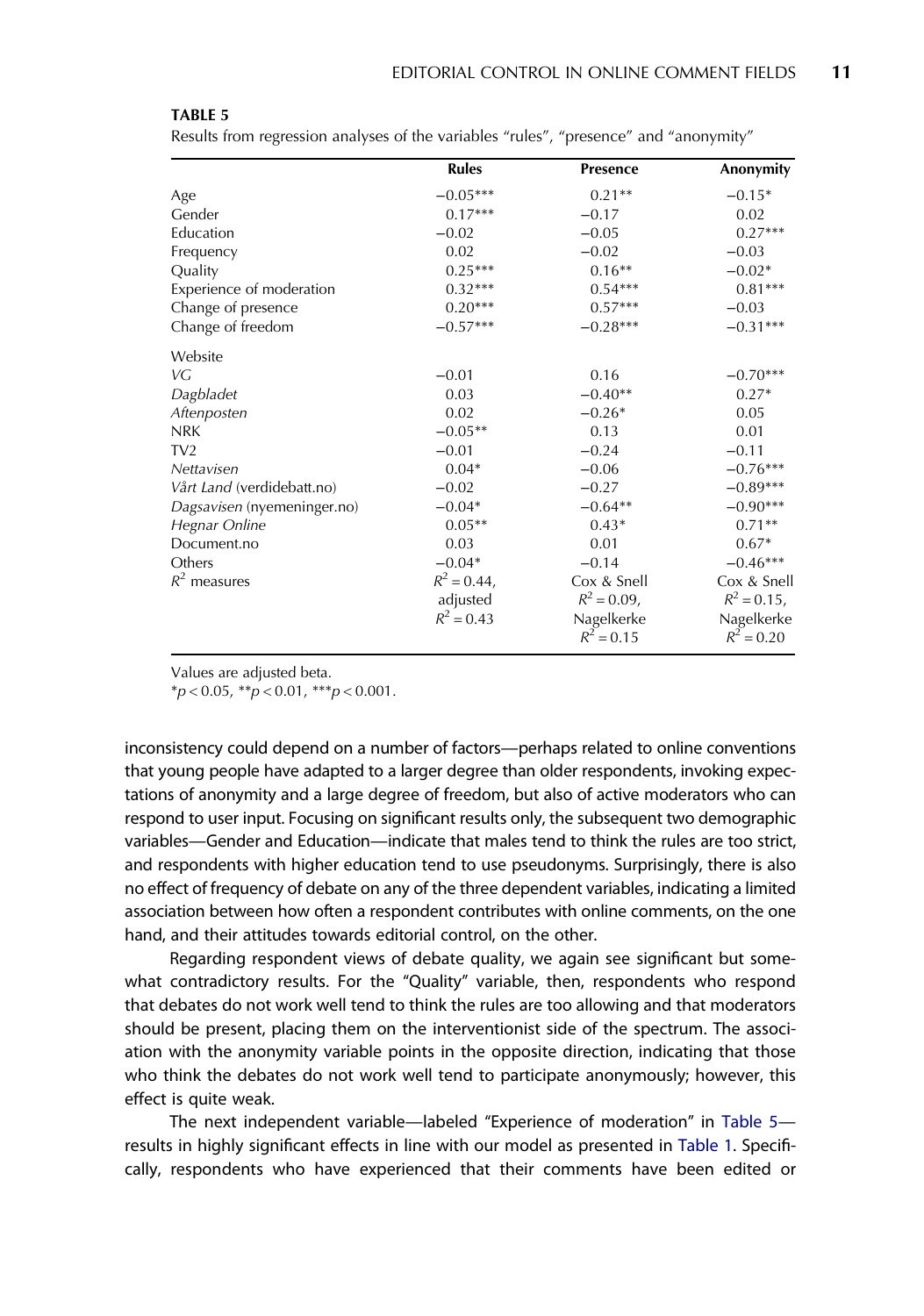removed tend to think the rules are too strict, they are opposed to moderators being present and they tend to write anonymously, all positions that are associated with noninterventionism.

The two subsequent variables gauge respondent perception of changes after the 2011 terror attacks. "Change of presence" shows highly significant and positive effects in relation to our first two dependent variables. This finding indicates that those who find that moderators have become more active tend to think that the rules are too strict. Similarly, these respondents do not wish for moderator presence, placing those who answered in this way on the noninterventionist side of the spectrum. These findings show a strong association between noninterventionist attitudes and a perception of change towards more interventionist practice in the newspapers. Such an interpretation is supported by the findings for the next variable—labeled "Change of freedom". Here, we see that those who find that their freedom to speak their minds has deteriorated after the terror attacks associate with the noninterventionist stance on all three dependent variables. Bearing in mind that answers to both of these questions were heavily skewed (cf. [Table 3](#page-9-0)), it seems that there is a large group of respondents who perceive editorial control as having increased after the terror attacks. Moreover, this perception seems to be strongest among those respondents who are opposed to editorial control.

Finally, the last 11 variables featured in [Table 5](#page-11-0) provide results related to which websites the respondents reported to write comments on. (Note that although the invitation to participate in the survey was only posted on four of these websites, the question included other websites as well, and respondents could choose several websites.) Unsurprisingly, we see strong associations with the anonymity variable, since some of the websites (such as VG, Vårt Land and Dagsavisen) did not allow anonymous comments at the time. The effects on the other two dependent variables seem to offer two main interpretations. The first is that respondents choose to write comments on websites whose policies for editorial control match their own preferences. This is supported by the association between noninterventionist stances and participation on websites such as Hegnar Online and Nettavisen, which have long been regarded as having an unusually noninterventionist policy regarding editorial control with online comments; and by the association between the "rules" variable and participation in Dagsavisen, known for interventionist policies. Be that as it may, the suggested pattern is not entirely clear when regarding the other websites (in particular for Dagbladet, known for featuring noninterventionist policies). Secondly, taking the political orientation of the websites into account allows us to consider whether respondents from right-wing and left-wing websites differ in their attitudes towards editorial control. Among the six websites listed in [Table 5](#page-11-0) with significant results for the "rules" or "presence" variables, Hegnar Online and Nettavisen are typically considered to be right of center in Norwegian politics, whereas Dagsavisen and Dagbladet are associated with the center-left, while NRK and Aftenposten are closer to the center. As shown in [Table 5,](#page-11-0) respondents from the two center-right websites indicate noninterventionist attitudes, while respondents from the other four websites have given more interventionist answers, and this effect is strongest for the two websites from the center-left.

## **Discussion**

Regarding RQ1, the results presented above seem to indicate that respondents diverge along an interventionist–noninterventionist axis with particular regard to two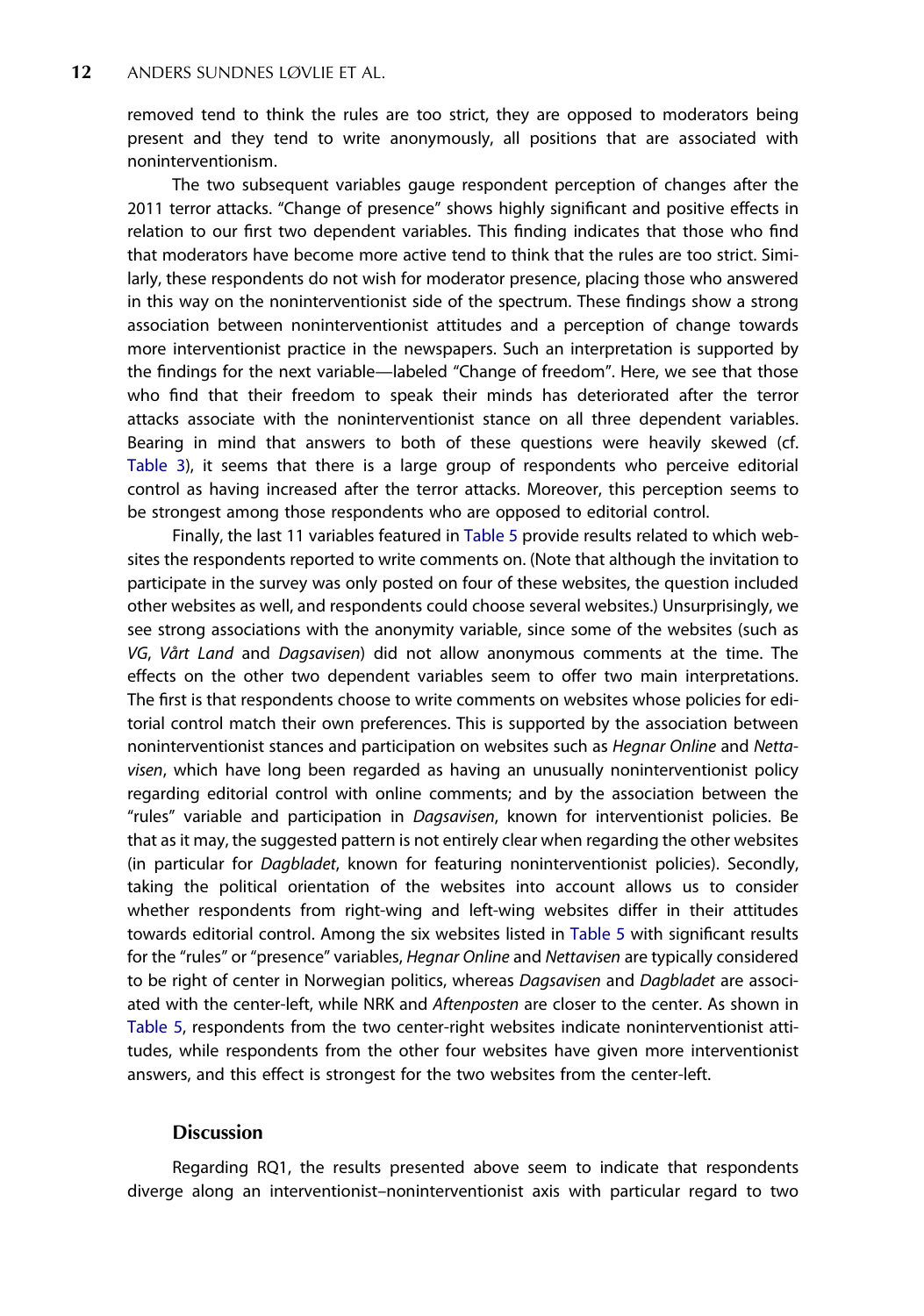aspects. First, their perception of the quality of debates, and second, their experience of moderator interventions. Regarding quality, we see that those who rate the quality of the debates as poor tend to lean towards the interventionist side of our model. In other words, those who see a problem with the quality of the debates tend to feel that there is a need for stronger editorial control regarding rules and moderator presence. This mirrors much of the public criticism of online comment fields that was raised after the 2011 terror attacks, and could be seen as an indication that the respondents on the interventionist side of the spectrum tend to agree with opinion leaders and media commentators more than the noninterventionists.

As for experiences of moderator interventions, we see that such experiences are clearly associated with noninterventionism for all our three dependent variables. This finding should be seen in light of another question asked in the survey. In order to test an observation from earlier research that moderation practices suffered from a lack of transparency (Ihlebæk and Ytreberg [2009](#page-18-0); see also Springer, Engelmann, and Pfaffinger [2015\)](#page-19-0), we asked a follow-up question to those respondents who answered affirmatively to the question regarding experiences of moderation. This question was phrased as follows: "Has it ever occurred, when one of your comments has been removed or edited, that you could not understand why this was done?" An overwhelming majority—84 percent —of those who had experienced editorial intervention indicated that they had experienced difficulty understanding the reasons for the intervention. As an attempt at interpreting these results, one might speculate that a causal relation is at play here. If one does not understand why moderators edit or remove one's contributions, one may easily get the impression that editorial interventions are arbitrary or hostile, and therefore become skeptical towards editorial control. Perhaps this lack of understanding might also contribute to the frequent assertions of "politically correct" censorship that often comes across in online comments. As noted elsewhere (Løvlie and Ihlebæk [2016](#page-18-0)), we have seen indications in qualitative analysis of free-form answers to other questions in the survey that many respondents are suspicious about the fairness of and the motives behind editorial control. However, although we have fashioned this as an independent variable for the purpose of analysis, we do not have data to assert a causal relation. It is indeed possible that the influence is mediated by a third factor: that those initially skeptical of editorial control are more likely to be the target of editorial interventions—for instance, if respondents who have noninterventionist attitudes also have a tendency towards discussing controversial opinions or topics, a confrontational style of debating, lack of digital literacy or understanding of editorial policies. These issues could serve as useful starting points for future research.

Finally, given the attention often devoted to gender when it comes to issues like those discussed here, it is surprising to note that we only find a significant effect of gender on the variable gauging the limits for what one may write, with female respondents tending to view such limits more favorably than males. However, this particular finding is supported by a similar finding in Swedish data from 2011 reported by Bergström and Wadbring [\(2015,](#page-16-0) [9](#page-16-0)–[10\)](#page-16-0), who found that women were more likely than men to agree that abusive comments should be censored. One possible interpretation of these combined observations could be to see them in light of Enjolras et al. [\(2013](#page-17-0), 122–123), who find that men more often than women participate in political debate online—except on Facebook, where women report as being equally active. Enjolras et al. interpret this as reflecting not only that women use Facebook more than men, but also that women prefer to debate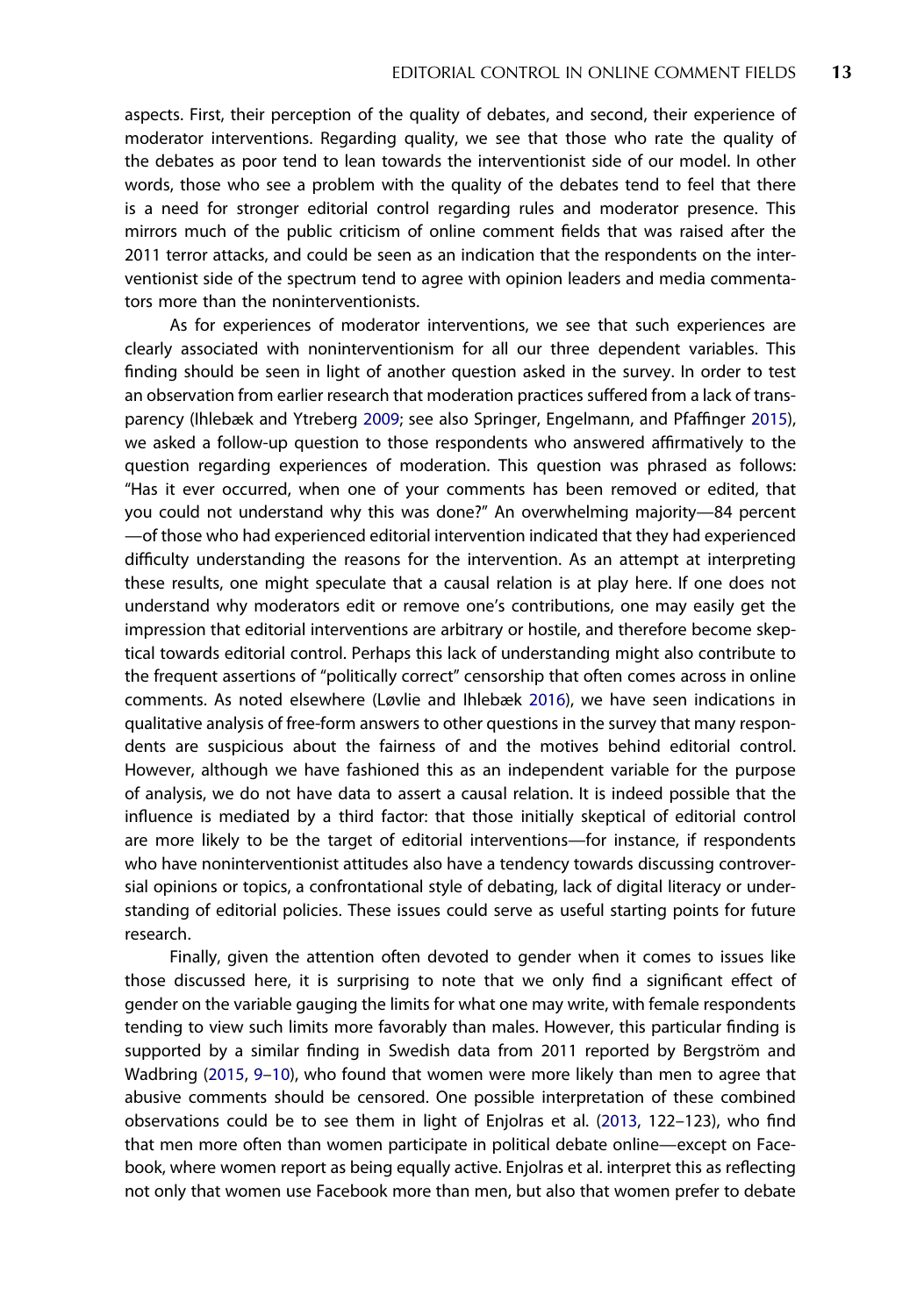with people they know well. Earlier findings indicating that women receive more gendered and sexual harassment and limit their own utterances to a larger degree than men suggest that women may, to a larger degree than men, consider the act of writing comments on newspaper websites as a risky activity (Staksrud et al. [2014](#page-19-0)). With these findings in mind, it is not surprising that female respondents are more inclined than males to desire stricter rules and censoring of abusive comments. However, it is surprising that no significant effects of gender on the questions regarding moderator presence and anonymity were found in the paper at hand. Moreover, given other findings that contradict the idea that female respondents receive more harassment and threats than males (Pew Research Center [2014\)](#page-19-0), one might consider an alternative explanation: maybe there is no clear difference between female and male respondents in their view of risk connected with writing online comments—rather, the difference is perhaps better understood in relation to male and female views on the appropriate limits for utterances in online comments. Our data simply suggest that our male respondents desire looser limits for what one may write in online comments than our female respondents did.

Turning to RQ2, our results indicate that those respondents who feel that editorial control has increased following the terror attacks have a clear tendency to be noninterventionists. In other words, those who were the most skeptical of editorial control had the strongest impression that such control had increased after the terror attacks. In this context, it is interesting to note that respondent experience of changes after the terror attacks seem to be stronger than changes as perceived by the newspaper editors and moderators focused on in our earlier interview study (Ihlebæk, Løvlie, and Mainsah [2013\)](#page-18-0). In that study, all the respondents asserted that they had not made any changes in the rules dictating what could be written in comment fields after the terror attacks—even though some indicated they had tightened the control in other ways, such as limiting which articles users could comment on and hiring extra moderators to overlook the debates. We have no independent data to assess the actual magnitude of changes, so we cannot determine which is more accurate—the small changes described by editorial informants in the aforementioned study, or the massive changes suggested by the survey respondents in the current one. It is certainly possible that the editors and moderators may have underestimated the changes that had occurred—perhaps because the changes had been tacit, unconscious or because the informants might have had an interest in countering a perception of insufficient editorial control prior to the terror attacks. Conversely, respondents might exaggerate the changes due to the public controversies surrounding comment fields, misremembering the situation prior to the terror attacks or perhaps also due to a feeling of being censored or even ostracized due to their controversial opinions. Regardless of which view one takes, the fact that many respondents seem to experience these changes as a strong curbing of their freedom to speak their minds seems to indicate a problematic climate for debate and lack of understanding between the newspapers and their audiences.

While the study at hand has provided important insights into online comment fields, it has limitations that need to be duly addressed. First, the results from our analysis should be read with some caution, due to the fact that the sample is self-selected. Second, a number of factors could influence respondents statements about editorial control which we have not been able to include in this analysis. For example, due to the way that the survey was set up, we could not directly identify from which newspaper website the respondent clicked on the link to the survey. Therefore, we had to rely on the respondents' own statement about which website they usually wrote comments on. This has arguably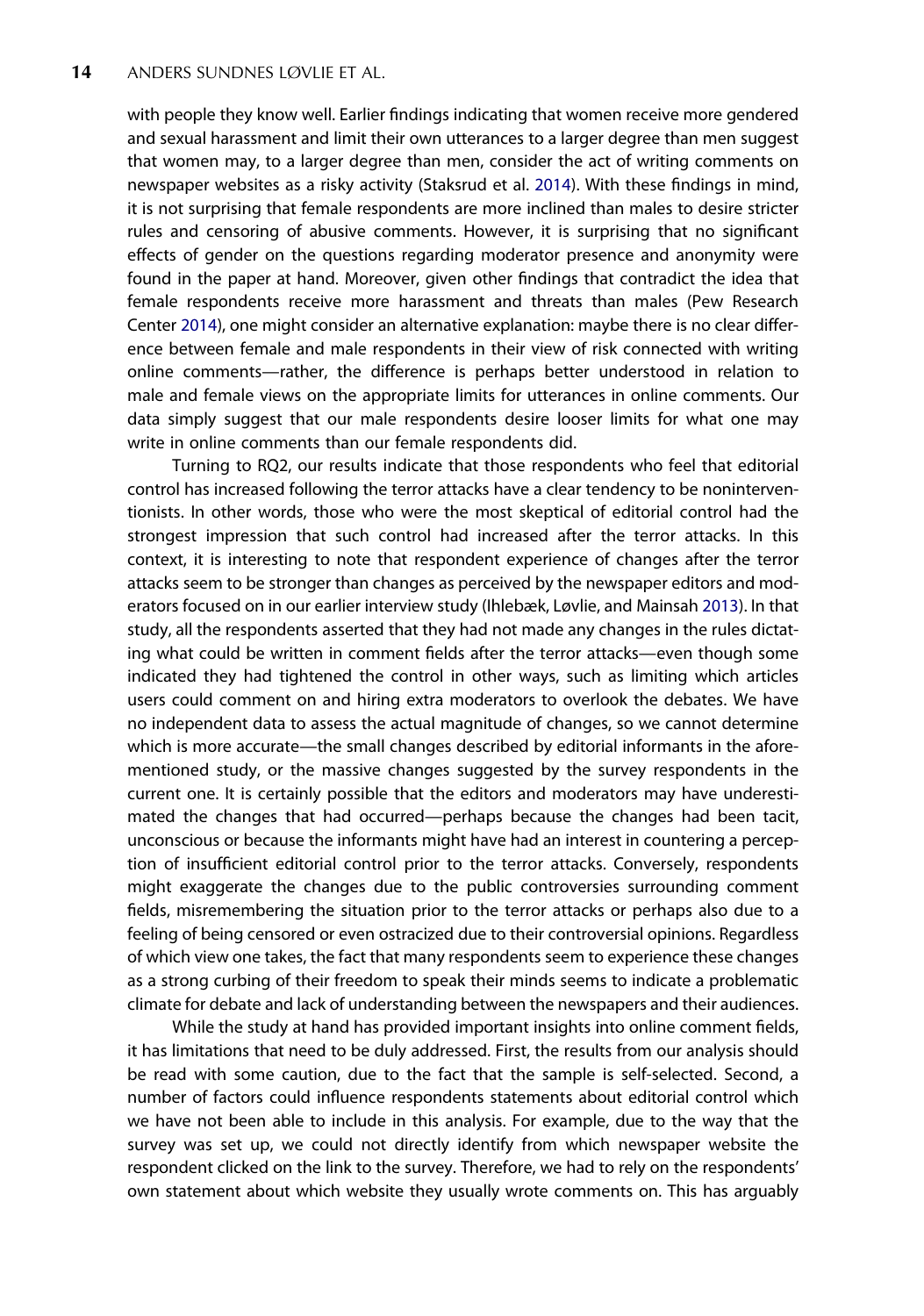limited our ability to analyze the influence of the website on the respondents' experiences with editorial control, and we urge those interested in these issues to take such issues into account in future, similar projects. Third, while we have asked questions about the respondents' general views and practices regarding comment fields on newspaper websites, we have not explored their views and practices in relation to particular article topics or debate themes, such as politics, immigration or terrorism. As such, the results presented here should be supplemented with studies probing into particular websites and topics. Fourth, it is likely that the strong controversies surrounding online comments at the time of the survey may have affected the answers provided. It would be beneficial to conduct repeated surveys in order to assess whether the findings in this article hold true over time, or whether recent developments have changed user perspectives on editorial control.

In this study, we have expanded our use of the interventionist–noninterventionist model to not only describe editorial control strategies, but also the users' experience of editorial control. Further work should aim to develop this model further, perhaps by adding more dimensions to the model and consider more nuances in the variety of editorial strategies and user experiences. Further research should also explore the growing role of social media platforms such as Facebook and Twitter, and the commenting practices and editorial control strategies for newspapers publishing on these platforms.

## Conclusion

Above we have explored a model for analyzing users' attitudes towards editorial control with comment fields along a spectrum from interventionism to noninterventionism. We find that among the respondents to our survey, the interventionists tend to be most critical towards the quality of online comments, whereas the noninterventionists have most often experienced being the target of editorial control measures. The noninterventionists also have a stronger tendency to report that their freedom to speak their mind has deteriorated after the terror attacks.

The observation that female and male respondents desire differing limits for acceptable utterances in online comments could be seen as a conflict of interest between female and male respondents—and as a dilemma for media professionals. Bearing in mind that males are in the majority among contributors to online newspaper comment fields, media professionals might be tempted to listen to the plurality of respondents who think the limits are too strict and decide to implement noninterventionist rules and moderation practices. However, that would run contrary to the wishes of the interventionists, where females are overrepresented. A strategy for broadening participation in the comment fields might need to include measures to improve the experience for female participants, which according to our results might imply stronger rather than looser limitations. For different newspapers this strategic dilemma might weigh differently depending on their prioritized target groups, but for society as a whole democratic ideals dictate that we should strive for the broadest possible participation in public debates.

Taken together, our findings seem to suggest that many of our respondents have a strong experience of antagonism towards moderators and editorial control measures. In particular, the fact that a very large majority of those who have experienced editorial interventions report that they could not understand why these interventions occurred suggests that newspapers should consider changes to increase the transparency of moderation practices, in order to improve the user experience and reduce distrust between participants and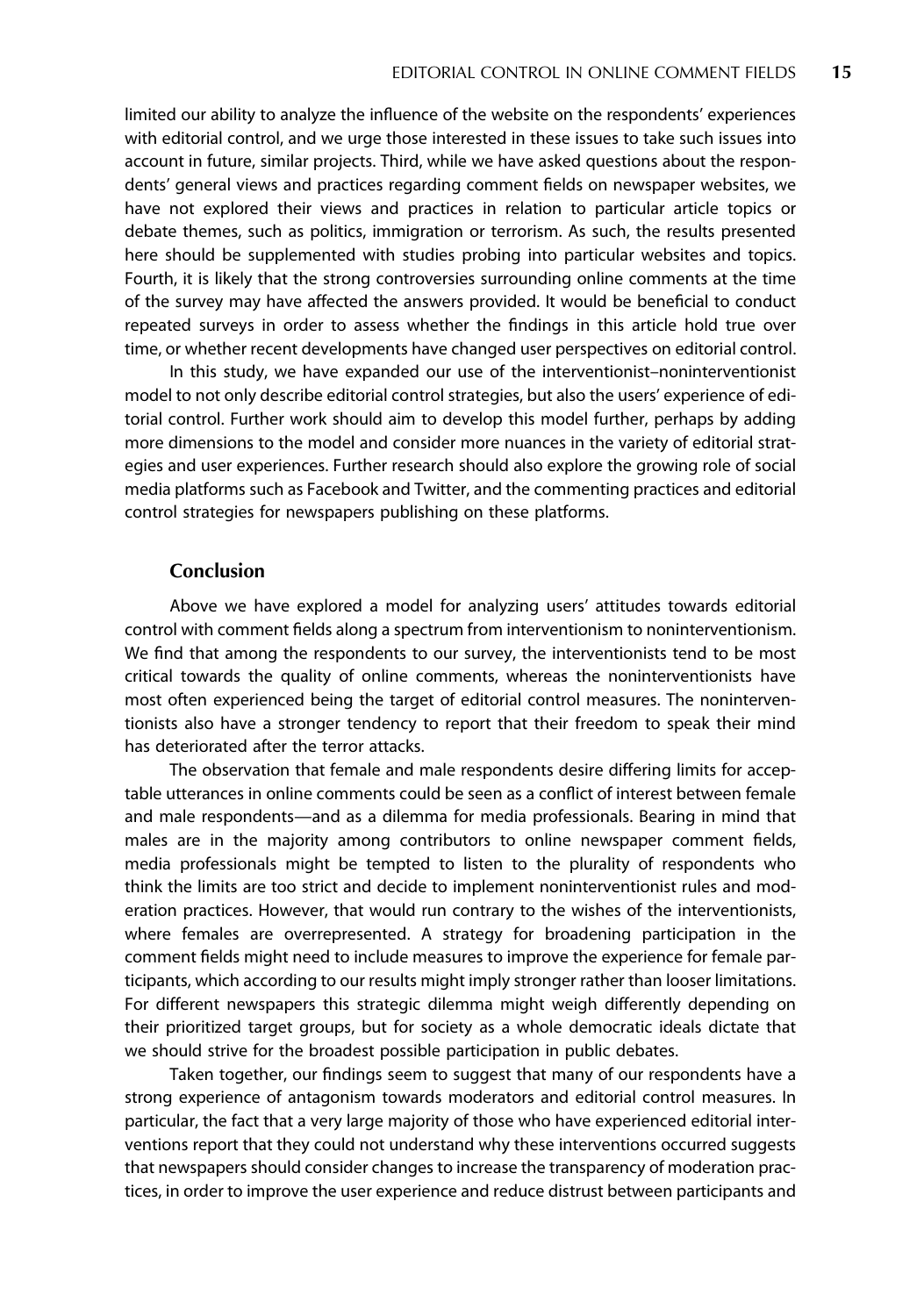<span id="page-16-0"></span>moderators. The main challenge in achieving this is that it requires resources in the form of redesigned systems and/or more active moderators, as indicated by recent shifts in strategy for one of the newspapers in our sample, Dagbladet. In November 2014, the newspaper hired a new group of moderators and announced a new editorial strategy for their comment fields, where one of the core elements was that the moderators should have an active presence and give explanations to the contributors when comments were deleted (Suvatne [2014\)](#page-20-0). However, after following this strategy for a little over a year, the newspaper recently announced that they would now shut down their comment fields due to a need to prioritize resources towards social media (Ramnefjell [2016\)](#page-19-0). This example indicates that (at least some) newspaper professionals do recognize a need for more transparency in their moderation practices. This need is not likely to go away even if comments are shifted to Facebook or other social media.

Given the high level of attention currently being given towards various control measures in order to combat problems such as "fake news" (Jackson [2017](#page-18-0); Morozov [2017](#page-19-0)), it is important to gain further understanding not just of the efficacy of editorial control with online comments—but also of the ways in which such control measures are experienced by users. If the way in which editorial control is practiced by online newspapers is contributing to feelings of distrust and animosity among users, this would be damaging not just for the newspapers' relationship with their readers—but also for the role of newspapers as facilitators of democratic debate.

### DISCLOSURE STATEMENT

No potential conflict of interest was reported by the authors.

## FUNDING

This work was supported by the Council for Applied Media Research.

## **REFERENCES**

- Albrecht, Steffen. [2006.](#page-4-0) "Whose Voice Is Heard in Online Deliberation? A Study of Participation and Representation in Political Debates on the Internet." Information, Communication & Society 9 (1): 62–82. [doi:10.1080/13691180500519548](http://dx.doi.org/10.1080/13691180500519548)
- Andenæs, Ivar. [2012.](#page-6-0) Medier I Sjokk Og Sorg: Pressens Møte Med Terroren 22. Juli 2011. Kristiansand, Norway: IJ-forlaget.
- Backholm, Klas, and Trond Idås. [2015](#page-6-0). "Ethical Dilemmas, Work-Related Guilt, and Posttraumatic Stress Reactions of News Journalists Covering the Terror Attack in Norway in 2011." Journal of Traumatic Stress 28 (2): 142–148. [doi:10.1002/jts.22001](http://dx.doi.org/10.1002/jts.22001)
- Baek, Young Min, Magdalena Wojcieszak, and Michael X. Delli Carpini. [2012](#page-4-0). "Online versus Faceto-Face Deliberation: Who? Why? What? With What Effects?." New Media & Society 14 (3): 363–383. [doi:10.1177/1461444811413191](http://dx.doi.org/10.1177/1461444811413191)
- Berg, Janne. [2016.](#page-5-0) "The Impact of Anonymity and Issue Controversiality on the Quality of Online Discussion." Journal of Information Technology & Politics 13 (1): 37–51.
- Bergström, Annika, and Ingela Wadbring. [2015.](#page-3-0) "Beneficial yet Crappy: Journalists and Audiences on Obstacles and Opportunities in Reader Comments." European Journal of Communication 30 (2): 137–151. [doi:10.1177/0267323114559378](http://dx.doi.org/10.1177/0267323114559378)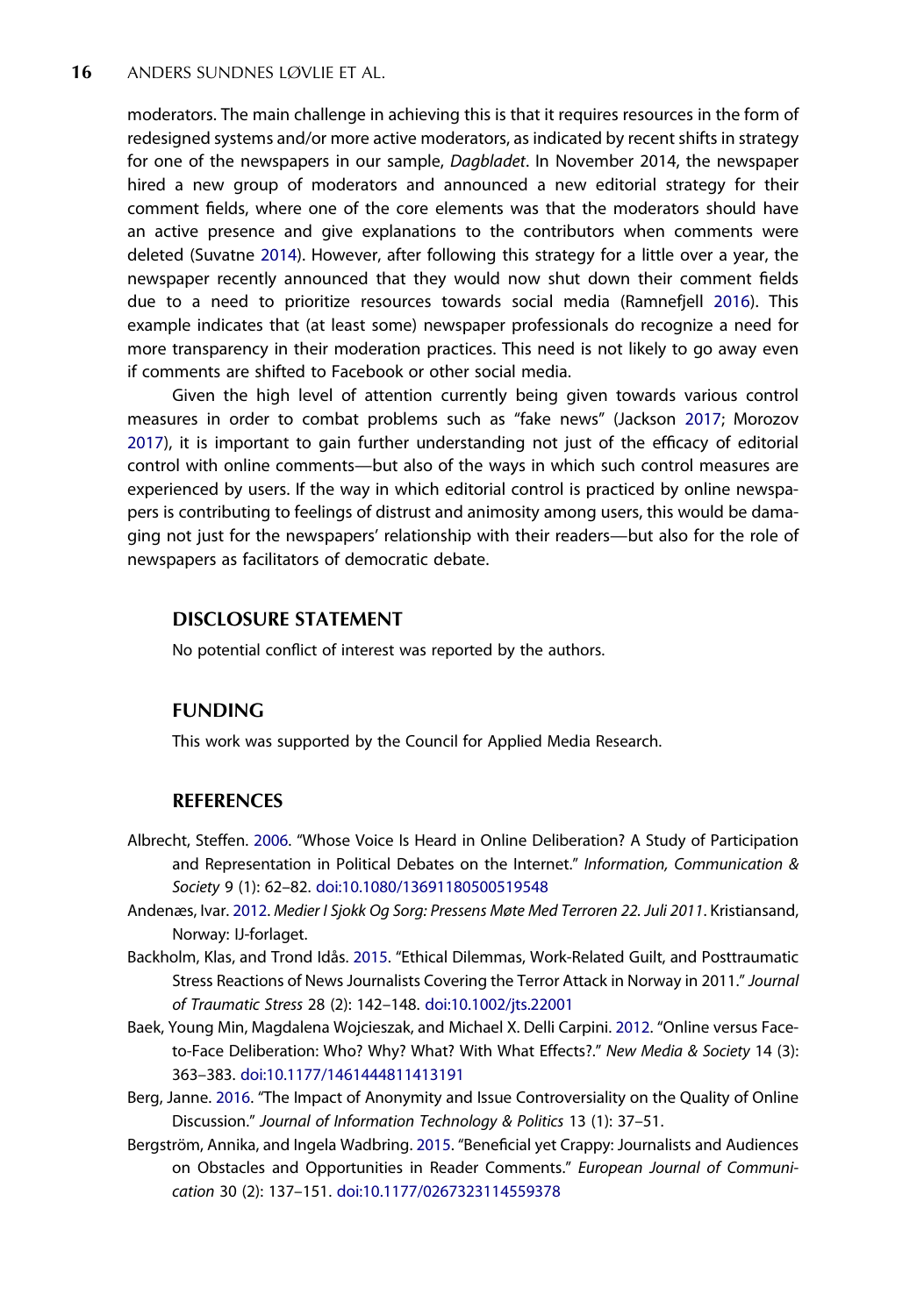- <span id="page-17-0"></span>Biber, Jodi K., Dennis Doverspike, Daniel Baznik, Alana Cober, and Barbara A. Ritter. [2002.](#page-3-0) "Sexual Harassment in Online Communications: Effects of Gender and Discourse Medium." CyberPsychology & Behavior 5 (1): 33–42. [doi:10.1089/109493102753685863](http://dx.doi.org/10.1089/109493102753685863)
- Binns, Amy. [2012.](#page-3-0) "Don't Feed the Trolls!." Journalism Practice 6 (4): 547–562. [doi:10.1080/](http://dx.doi.org/10.1080/17512786.2011.648988) [17512786.2011.648988](http://dx.doi.org/10.1080/17512786.2011.648988)
- Brandtzæg, Petter Bae. [2011.](#page-6-0) "Nettanonymitet et Reelt Problem for God Dialog." Aftenposten, August 5.
- Canter, Lily. [2013](#page-3-0). "The Misconception of Online Comment Threads." Journalism Practice 7 (5): 604–19. [doi:10.1080/17512786.2012.740172](http://dx.doi.org/10.1080/17512786.2012.740172)
- Coleman, E. Gabriella. [2012](#page-3-0). "Phreaks, Hackers, and Trolls: The Politics of Transgression and Spectacle." In The Social Media Reader, edited by Michael Mandiberg, 99–119. New York: New York University Press.
- Coleman, Stephen, and Giles Moss. [2012](#page-5-0). "Under Construction: The Field of Online Deliberation Research." Journal of Information Technology & Politics 9 (1): 1–15.
- Domingo, David. [2008.](#page-3-0) "Interactivity in the Daily Routines of Online Newsrooms: Dealing with an Uncomfortable Myth." Journal of Computer-Mediated Communication 13 (3): 680–704. [doi:10.1111/j.1083-6101.2008.00415.x](http://dx.doi.org/10.1111/j.1083-6101.2008.00415.x)
- Domingo, David, Thorsten Quandt, and Ari Heinonen. [2008.](#page-3-0) "Participatory Journalism Practices in the Media and beyond." Journalism Practice 2 (3): 326–342.
- Eide, Elisabeth, Maria Kjølstad, and Anja Naper. [2013](#page-6-0). "After the 22 July Terror in Norway: Media Debates on Freedom of Expression and Multiculturalism." Nordic Journal of Migration Research 3 (4): 187–196.
- Enjolras, Bernard, and Kari Steen-Johnsen. [2014](#page-4-0). "Frykten for Å Støte Som Begrensning. Hvilken Betydning Har Sosiale Normer for Ytringsfriheten?" In Status for Ytringsfriheten I Norge: Hovedrapport Fra Prosjektet, edited by Bernard Enjolras, Terje Rasmussen, and Kari Steen-Johnsen, 33–52. Oslo: Institute for Social Research. [http://www.frittord.no/images/](http://www.frittord.no/images/uploads/files/Ytringsfrihet_Hovedrapport_DIG.pdf) uploads/fi[les/Ytringsfrihet\\_Hovedrapport\\_DIG.pdf](http://www.frittord.no/images/uploads/files/Ytringsfrihet_Hovedrapport_DIG.pdf).
- Enjolras, Bernard, Rune Karlsen, Kari Steen-Johnsen, and Dag Wollebæk. [2013.](#page-4-0) Liker Liker Ikke: Sosiale Medier, Samfunnsengasjement Og Offentlighet. Oslo: Cappelen Damm.
- Figenschou, Tine, and Audun Beyer. [2014.](#page-6-0) "The Limits of the Debate: How the Oslo Terror Shook the Norwegian Immigration Debate." The International Journal of Press/Politics 19 (4): 430–452.
- Figenschou, Tine Ustad, and Kjersti Thorbjørnsrud. [2016.](#page-2-0) "Disruptive Media Events." Journalism Practice 0 (0): 1–18. [doi:10.1080/17512786.2016.1220258](http://dx.doi.org/10.1080/17512786.2016.1220258)
- Gardiner, Becky, Mahana Mansfield, Ian Anderson, Josh Holder, Daan Louter, and Monica Ulmanu. [2016.](#page-2-0) "The Dark Side of Guardian Comments." The Guardian, April 12. [http://](http://www.theguardian.com/technology/2016/apr/12/the-dark-side-of-guardian-comments) [www.theguardian.com/technology/2016/apr/12/the-dark-side-of-guardian-comments.](http://www.theguardian.com/technology/2016/apr/12/the-dark-side-of-guardian-comments)
- Graham, Todd, and Tamara Witschge. [2003](#page-3-0). "In Search of Online Deliberation: Towards a New Method for Examining the Quality of Online Discussions." Communications (Berlin) 28 (2): 173–204.
- Graham, Todd, and Scott Wright. [2015](#page-3-0). "A Tale of Two Stories from 'Below the Line': Comment Fields at the Guardian." The International Journal of Press/Politics 20 (3): 317-38. [doi:10.](http://dx.doi.org/10.1177/1940161215581926) [1177/1940161215581926](http://dx.doi.org/10.1177/1940161215581926)
- Hallin, Daniel C., and Paolo Mancini. [2004.](#page-5-0) Comparing Media Systems: Three Models of Media and Politics. Cambridge, UK: Cambridge University Press.
- Hardaker, Claire. [2010](#page-3-0). "Trolling in Asynchronous Computer-Mediated Communication: From User Discussions to Theoretical Concepts." Journal of Politeness Research 6 (2): 215–242. [doi:10.1515/jplr.2010.011](http://dx.doi.org/10.1515/jplr.2010.011)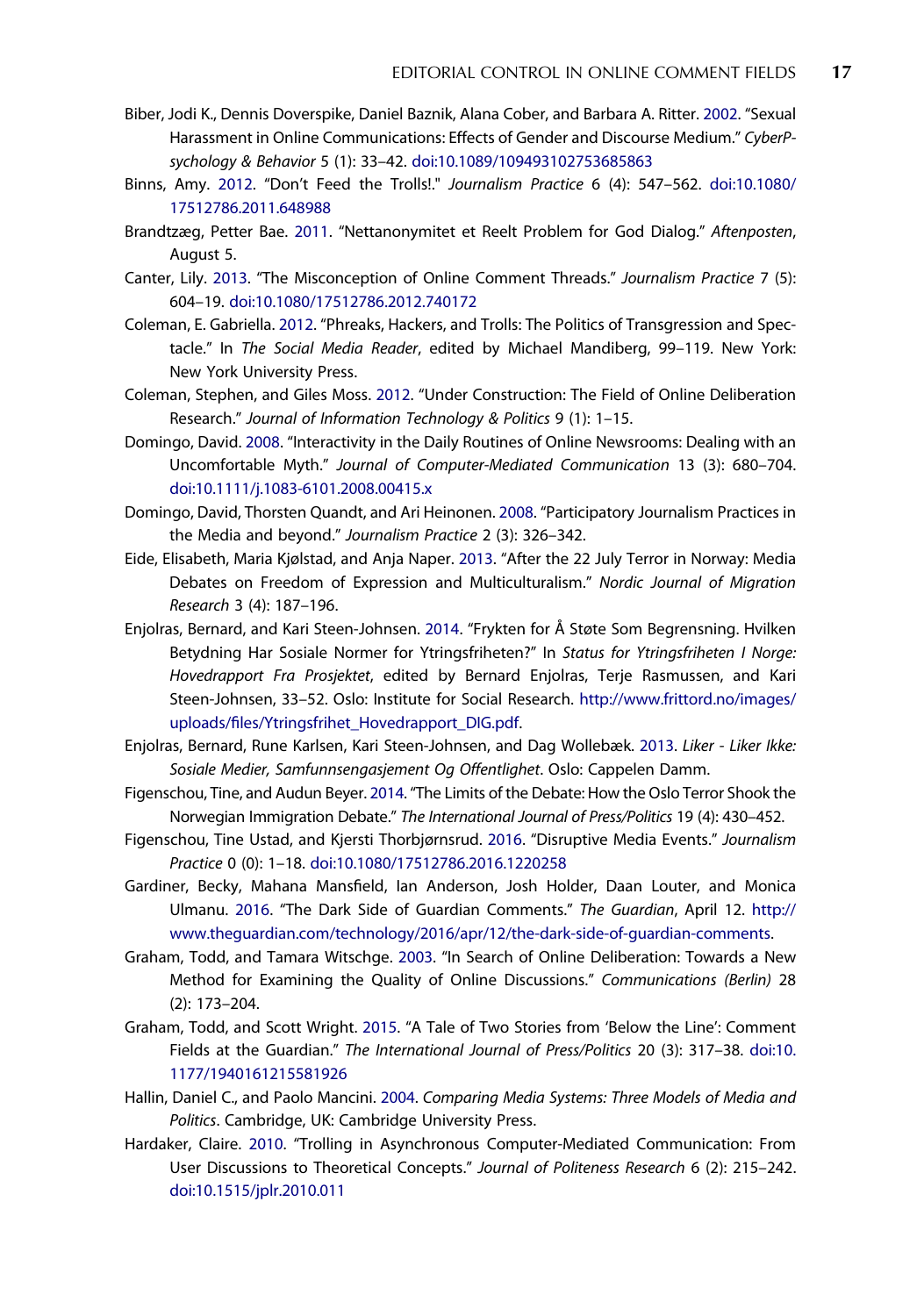- <span id="page-18-0"></span>Hermida, Alfred, and Neil Thurman. [2008.](#page-3-0) "A Clash of Cultures." Journalism Practice 2 (3): 343–356. [doi:10.1080/17512780802054538](http://dx.doi.org/10.1080/17512780802054538)
- Herring, Susan, Kirk Job-Sluder, Rebecca Scheckler, and Sasha Barab. [2002](#page-3-0). "Searching for Safety Online: Managing 'Trolling' in a Feminist Forum." The Information Society 18 (5): 371–384. [doi:10.1080/01972240290108186](http://dx.doi.org/10.1080/01972240290108186)
- Hervik, Peter, and Susi Meret. [2013.](#page-6-0) "Erostratus Unbound: Norway's 22/7 Converging Frames of War." Nordic Journal of Migration Research 3 (4): 179–186.
- Hutchens, Myiah J., Vincent J. Cicchirillo, and Jay D. Hmielowski. [2015.](#page-3-0) "How Could You Think That?!?!: Understanding Intentions to Engage in Political Flaming." New Media & Society 17 (8): 1201–1219. [doi:10.1177/1461444814522947](http://dx.doi.org/10.1177/1461444814522947)
- Ihlebæk, Karoline Andrea, and Arne Krumsvik. [2015.](#page-1-0) "Editorial Power and Public Participation in Online Newspapers." Journalism 16 (4): 470–487. [doi:10.1177/1464884913520200](http://dx.doi.org/10.1177/1464884913520200)
- Ihlebæk, Karoline Andrea, and Anders Olof Larsson. [2016](#page-4-0). "Learning by Doing: Perspectives on Social Media Regulations in Norwegian News Organizations." Journalism Studies, 1–16. [doi:10.1080%2F1461670X.2016.1239184](http://dx.doi.org/10.1080%2F1461670X.2016.1239184).
- Ihlebæk, Karoline Andrea, and Espen Ytreberg. [2009](#page-1-0). "Moderering Av Digital Publikumsdeltakelse: Idealer, Praksiser Og Dilemmaer." Norsk Medietidsskrift 16 (1): 48–64.
- Ihlebæk, Karoline Andrea, Anders Sundnes Løvlie, and Henry Mainsah. [2013](#page-2-0). "Mer Åpenhet, Mer Kontroll? Håndteringen Av Nettdebatten Etter 22. Juli." Norsk Medietidsskrift 20 (3): 223–240.
- Jackson, Jasper. [2017.](#page-2-0) "BBC Sets up Team to Debunk Fake News." The Guardian, January 12. [https://](http://www.theguardian.com/media/2017/jan/12/bbc-sets-up-team-to-debunk-fake-news) [www.theguardian.com/media/2017/jan/12/bbc-sets-up-team-to-debunk-fake-news.](http://www.theguardian.com/media/2017/jan/12/bbc-sets-up-team-to-debunk-fake-news)
- Jane, Emma A. [2014.](#page-3-0) "'You're an Ugly, Whorish, Slut'." Feminist Media Studies 14 (4): 531-546. [doi:10.1080/14680777.2012.741073](http://dx.doi.org/10.1080/14680777.2012.741073)
- Janssen, Davy, and Raphael Kies. [2005](#page-3-0). "Online Forums and Deliberative Democracy." Acta Politica 40 (3): 317–335.
- Jensen, Jakob Linaa. [2003](#page-5-0). "Public Spheres on the Internet—anarchic or Government-Sponsored: A Comparison." Scandinavian Political Studies 26 (4): 349–374.
- Johansson, Magnus. [2013.](#page-2-0) "Så Har Näthatet Påverkat Oss." Uppdrag Granskning. Sweden: SVT. [http://www.svt.se/ug/sa-har-nathatet-paverkat-oss.](http://www.svt.se/ug/sa-har-nathatet-paverkat-oss)
- Jönsson, Anna Maria, and Henrik Örnebring. [2011.](#page-3-0) "User-Generated Content and the News." Journalism Practice 5 (2): 127–144. [doi:10.1080/17512786.2010.501155](http://dx.doi.org/10.1080/17512786.2010.501155)
- Jupskås, Anders Ravik, ed. [2013](#page-6-0). Akademiske Perspektiver På 22.juli. Oslo: Akademika forlag.
- Kammer, Aske. [2013.](#page-6-0) "Terrorisme I Realtid: 22. Juli 2011 I Danske Og Norske Netaviser." Norsk Medietidsskrift 20 (4): 292–311.
- Kies, R. [2010](#page-5-0). Promises and Limits of Web-Deliberation. New York: Palgrave.
- Krumsvik, Arne. [2017.](#page-4-0) "Redefining User Involvement in Digital News Media." Journalism Practice. [doi:10.1080/17512786.2017.1279025](http://dx.doi.org/10.1080/17512786.2017.1279025)
- Lee, Hangwoo. [2005.](#page-3-0) "Behavioral Strategies for Dealing with Flaming in an Online Forum." Sociological Quarterly 46 (2): 385–403. [doi:10.1111/j.1533-8525.2005.00017.x](http://dx.doi.org/10.1111/j.1533-8525.2005.00017.x)
- Løvlie, Anders Sundnes, and Karoline Andrea Ihlebæk. [2016.](#page-8-0) "Experiences of Repercussions From Participation In Online Debate." Paper presented at the AoIR 2016: Internet Rules Conference, Humboldt University, Berlin, 5–8 October.
- Lund, Maria Konow, and Eva-Karin Olsson. [2016](#page-6-0). "When Routines Are Not Enough: Journalists' Crisis Management during the 22/7 Domestic Terror Attack in Norway." Journalism Practice 10 (3): 358–372. [doi:10.1080/17512786.2015.1027787](http://dx.doi.org/10.1080/17512786.2015.1027787)
- Martin, Fiona. [2015.](#page-3-0) "Getting My Two Cents Worth in: Access, Interaction, Participation and Social Inclusion in Online News Commenting." #ISOJ, the Official Research Journal of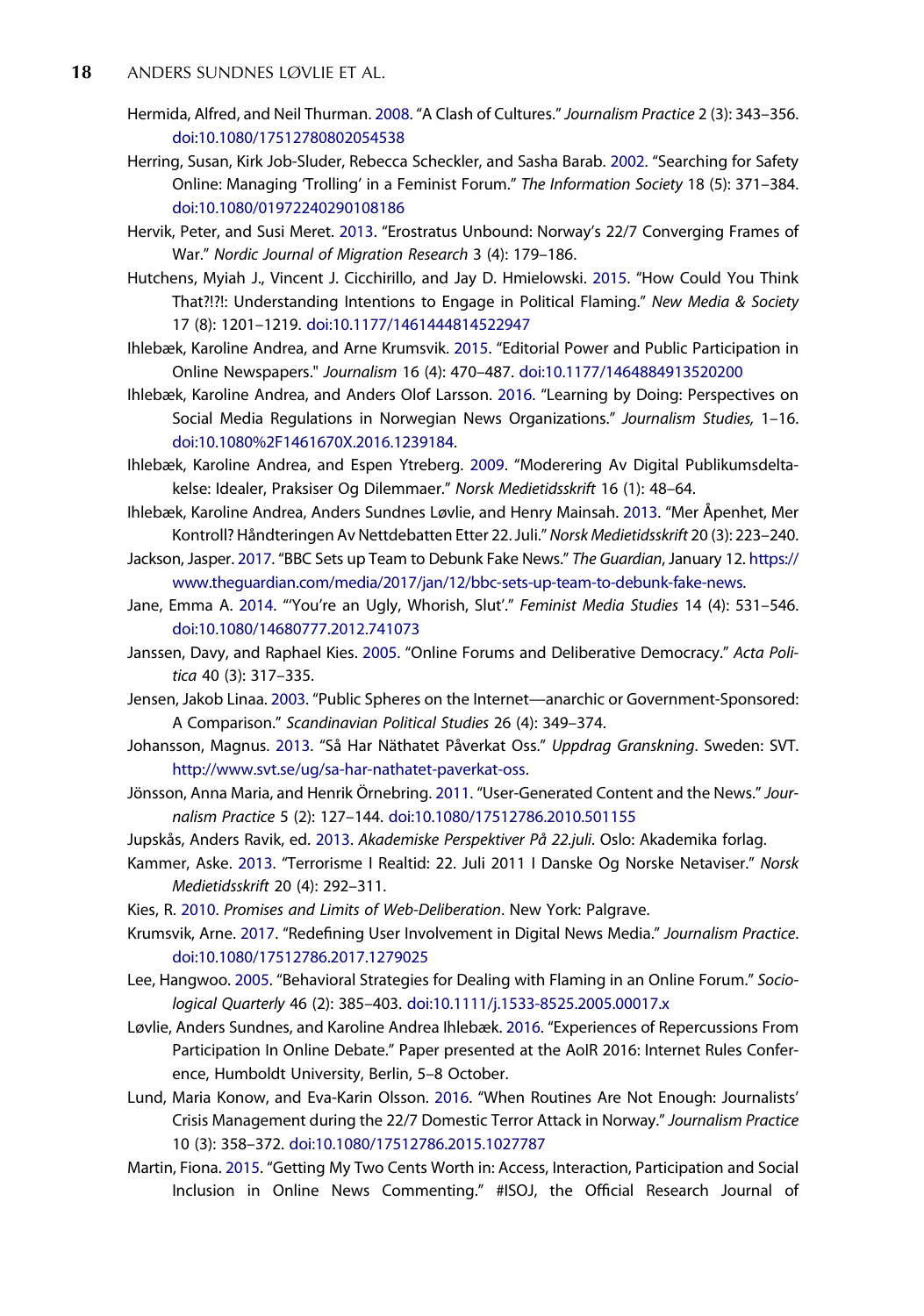<span id="page-19-0"></span>International Symposium on Online Journalism 6 (1). [https://isojjournal.wordpress.com/](http://isojjournal.wordpress.com/2015/04/15/getting-my-two-cents-worth-in-access-interaction-participation-and-social-inclusion-in-online-news-commenting/) [2015/04/15/getting-my-two-cents-worth-in-access-interaction-participation-and-social](http://isojjournal.wordpress.com/2015/04/15/getting-my-two-cents-worth-in-access-interaction-participation-and-social-inclusion-in-online-news-commenting/)[inclusion-in-online-news-commenting/](http://isojjournal.wordpress.com/2015/04/15/getting-my-two-cents-worth-in-access-interaction-participation-and-social-inclusion-in-online-news-commenting/).

- Mitchelstein, E. [2011.](#page-4-0) "Catharsis and Community: Divergent Motivations for Audience Participation in Online Newspapers and Blogs." International Journal of Communication Systems 5: 2014–34.
- Morozov, Evgeny. [2017.](#page-2-0) "Moral Panic over Fake News Hides the Real Enemy the Digital Giants." The Guardian, January 8. [https://www.theguardian.com/commentisfree/2017/jan/08/](http://www.theguardian.com/commentisfree/2017/jan/08/blaming-fake-news-not-the-answer-democracy-crisis) [blaming-fake-news-not-the-answer-democracy-crisis](http://www.theguardian.com/commentisfree/2017/jan/08/blaming-fake-news-not-the-answer-democracy-crisis).
- Nagar, Na'ama. [2011.](#page-5-0) "The Loud Public: The Case of User Comments in Online News Media." Ph.D., State University of New York, Albany.
- Nussbaum, Martha C. [2010](#page-4-0). "Objectification and Internet Misogyny." In The Offensive Internet, edited by Saul Levmore and Martha C. Nussbaum, 68–87. Cambridge, MA: Harvard University Press.
- Øgrim, Helge. [2011](#page-6-0). "Skremmende Hat." Journalisten.no, July 23.
- Papacharissi, Zizi. [2004](#page-3-0). "Democracy Online: Civility, Politeness, and the Democratic Potential of Online Political Discussion Groups." New Media & Society 6 (2): 259–283. [doi:10.1177/](http://dx.doi.org/10.1177/1461444804041444) [1461444804041444](http://dx.doi.org/10.1177/1461444804041444)
- Pariser, Eli. [2011](#page-2-0). The Filter Bubble: What The Internet Is Hiding From You. London: Penguin UK.
- Pew Research Center. [2014](#page-4-0). Online Harassment. Washington, DC: Pew Research Center.
- Ramnefjell, Geir. [2016](#page-7-0). "Dagbladets Kommentarfelt (1996–2016)." Dagbladet, January 28. [http://](http://www.dagbladet.no/2016/01/28/kultur/meninger/kommentar/kommentarfelt/42911084/) [www.dagbladet.no/2016/01/28/kultur/meninger/kommentar/kommentarfelt/42911084/.](http://www.dagbladet.no/2016/01/28/kultur/meninger/kommentar/kommentarfelt/42911084/)
- Reich, Zvi. [2011](#page-3-0). "User Comments: The Transformation of Participatory Space." In Participatory Journalism: Guarding Open Gates at Online Newspapers, edited by Jane B. Singer, Alfred Hermida, David Domingo, Ari Heinonen, Steve Paulussen, Thorsten Quandt, Zvi Reich, and Marina Vujnovic, Kindle e-book, loc., 2424–3008. Malden, Massachusetts: Wiley-Blackwell.
- Ruiz, C., D. Domingo, J. L. Mico, J. Diaz-Noci, K. Meso, and P. Masip. [2011.](#page-3-0) "Public Sphere 2.0? The Democratic Qualities of Citizen Debates in Online Newspapers." International Journal of Press-Politics 16 (4): 463–87.
- Santana, Arthur D. [2014](#page-3-0). "Virtuous or Vitriolic." Journalism Practice 8 (1): 18–33. [doi:10.1080/](http://dx.doi.org/10.1080/17512786.2013.813194) [17512786.2013.813194.](http://dx.doi.org/10.1080/17512786.2013.813194)
- Singer, Jane, Alfred Hermida, David Domingo, Ari Heinonen, Steve Paulussen, Thorsten Quandt, Zvi Reich, and Marina Vujnovic, eds. [2011](#page-1-0). Participatory Journalism: Guarding Open Gates at Online Newspapers. Chichester, UK: John Wiley & Sons.
- Skogerbø, Eli. [2013](#page-6-0). "Nettet Som Debattarena for Politisk Debatt Etter 22. Juli." In Akademiske Perspektiver På 22. Juli, edited by Anders Ravik Jupskås, 193–205. Oslo: Akademika forlag.
- Springer, Nina, Ines Engelmann, and Christian Pfaffinger. [2015](#page-1-0). "User Comments: Motives and Inhibitors to Write and Read." Information, Communication and Society 18 (7): 798–815.
- Staksrud, Elisabeth, Kari Steen-Johnsen, Bernard Enjolras, Maria Helena Gustafsson, Karoline Andrea Ihlebæk, Arnfinn H. Midtbøen, Synne Sætrang, Sissel C. Trygstad, and Maria Utheim. [2014.](#page-4-0) "Status for Ytringsfriheten I Norge. Resultater Fra Befolkningsundersøkelsen 2014." Oslo: Fritt Ord, ISF, IMK, FAFO. [http://samfunnsforskning.no/index.php/](http://samfunnsforskning.no/index.php/Publikasjoner/Andre-rapporter/2014/2014-003) [Publikasjoner/Andre-rapporter/2014/2014-003](http://samfunnsforskning.no/index.php/Publikasjoner/Andre-rapporter/2014/2014-003).
- Stromer-Galley, Jennifer. [2007](#page-5-0). "Measuring Deliberation's Content: A Coding Scheme." Journal of Public Deliberation 3 (1).